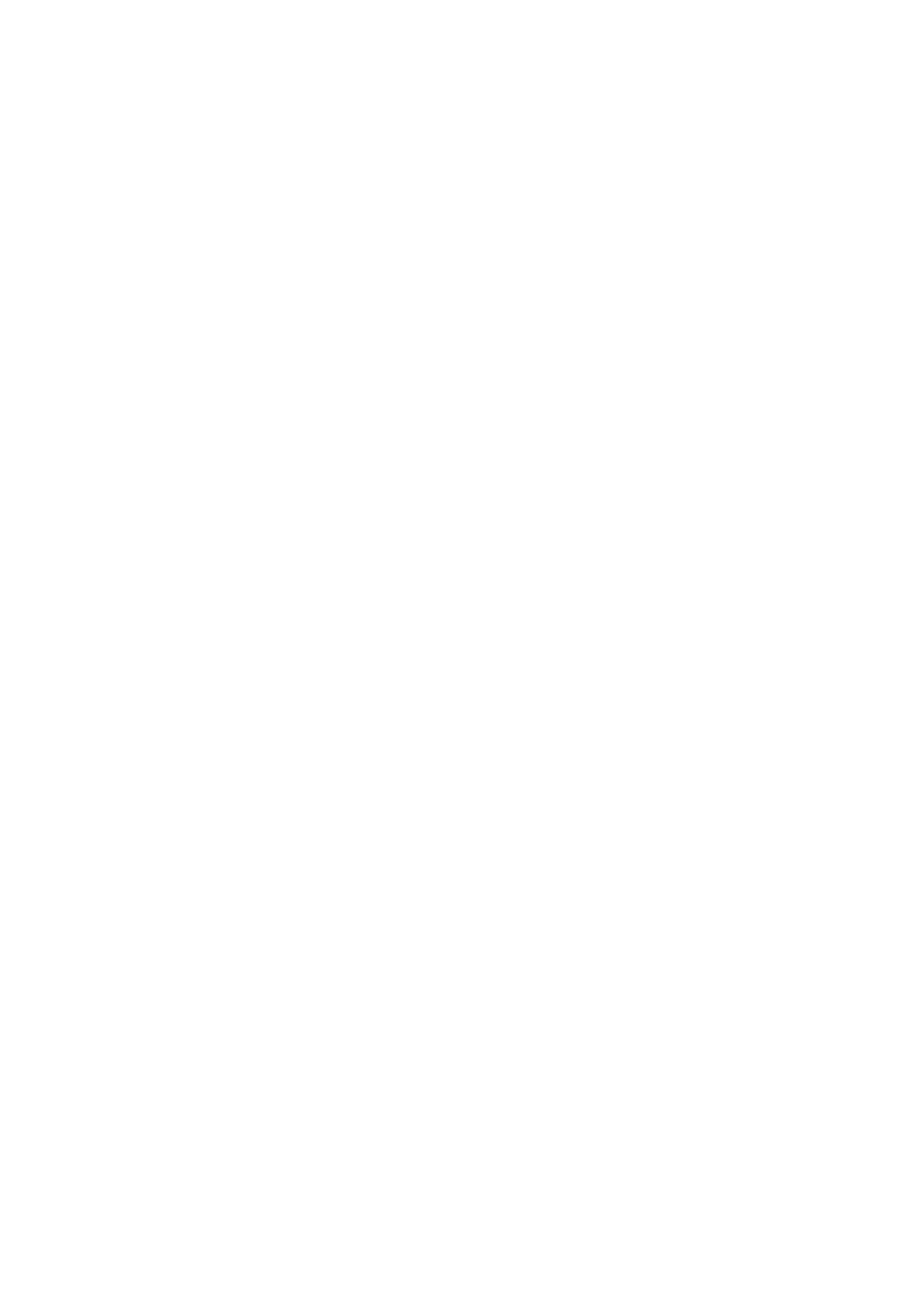| 1. Introduction               | 2  |
|-------------------------------|----|
| 2. Features & Application     | 3  |
| 3. Specifications             | 4  |
| 4. Hardware Description       | 4  |
| 5. Installation               | 9  |
| 5.1 Device Connection         | 10 |
| 5.2 Configuration             | 10 |
| 5.3 Application Pattern       | 10 |
| 5.4 PC Tool Setup and Control | 13 |
| 6. Web-based UI configuration | 27 |
| 7. Package Contents           | 35 |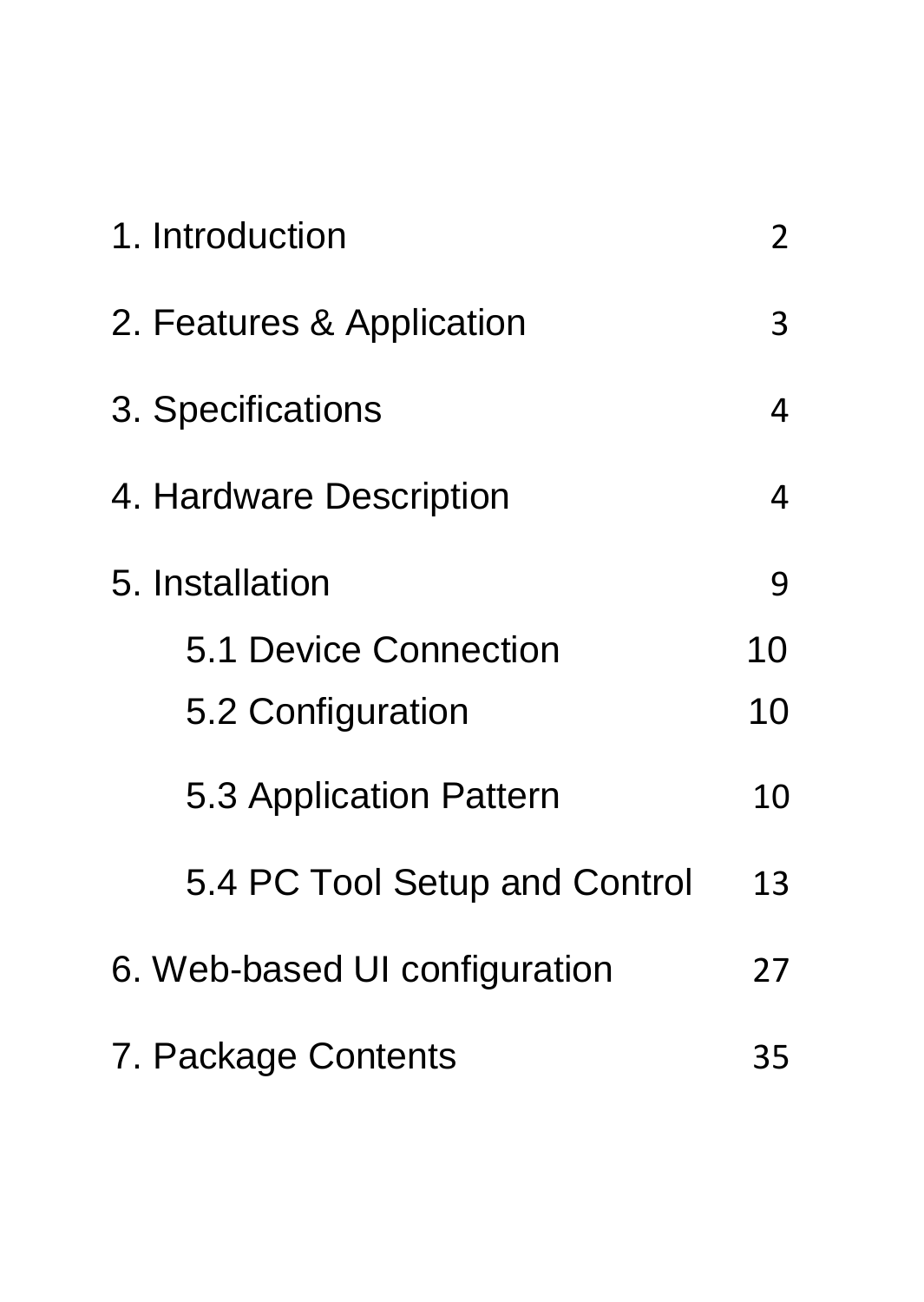

### <span id="page-3-0"></span>**1. Introduction**

HDMI over IP Extender is made for point to point, point to multi-point, multi- point to multi-point and screen wall broadcast including RS-232 and IR control extension. Easy to install and with networking 10/100 BASE-T switch hub as well as CAT-5 cable for building up the extension or broadcast system.





\*\*\* P2K-HL3E1-P supports power over Ethernet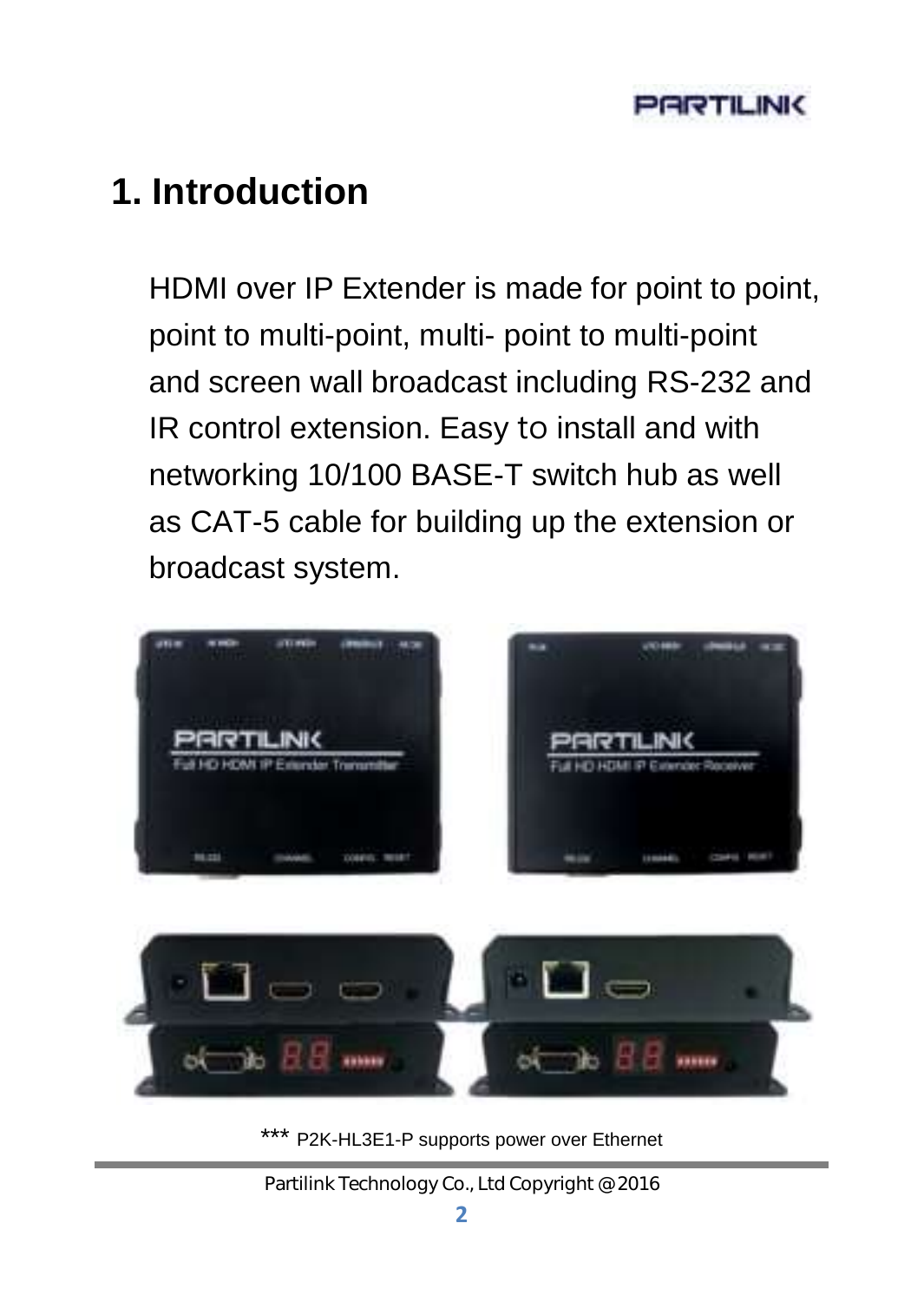

# <span id="page-4-0"></span>**2. Features & Application**

- RS-232 bi-directional extension
- 6 bits switch for 64 stream channel selection
- HDCP compliant and Blu-Ray ready
- Supports IR extension
- Automatic or manual EDID configuration
- Networking environment under 10/100 BASE-T Switch hub and CAT-5 cable
- Point to point extension, unicast, multicast and screen wall system
- Point to point extension via CAT<sub>x</sub> without Ethernet switch up to 100M
- Supports PC tool Ethernet control
- Power over Ethernet version is provided (P2K-HL3E1-P).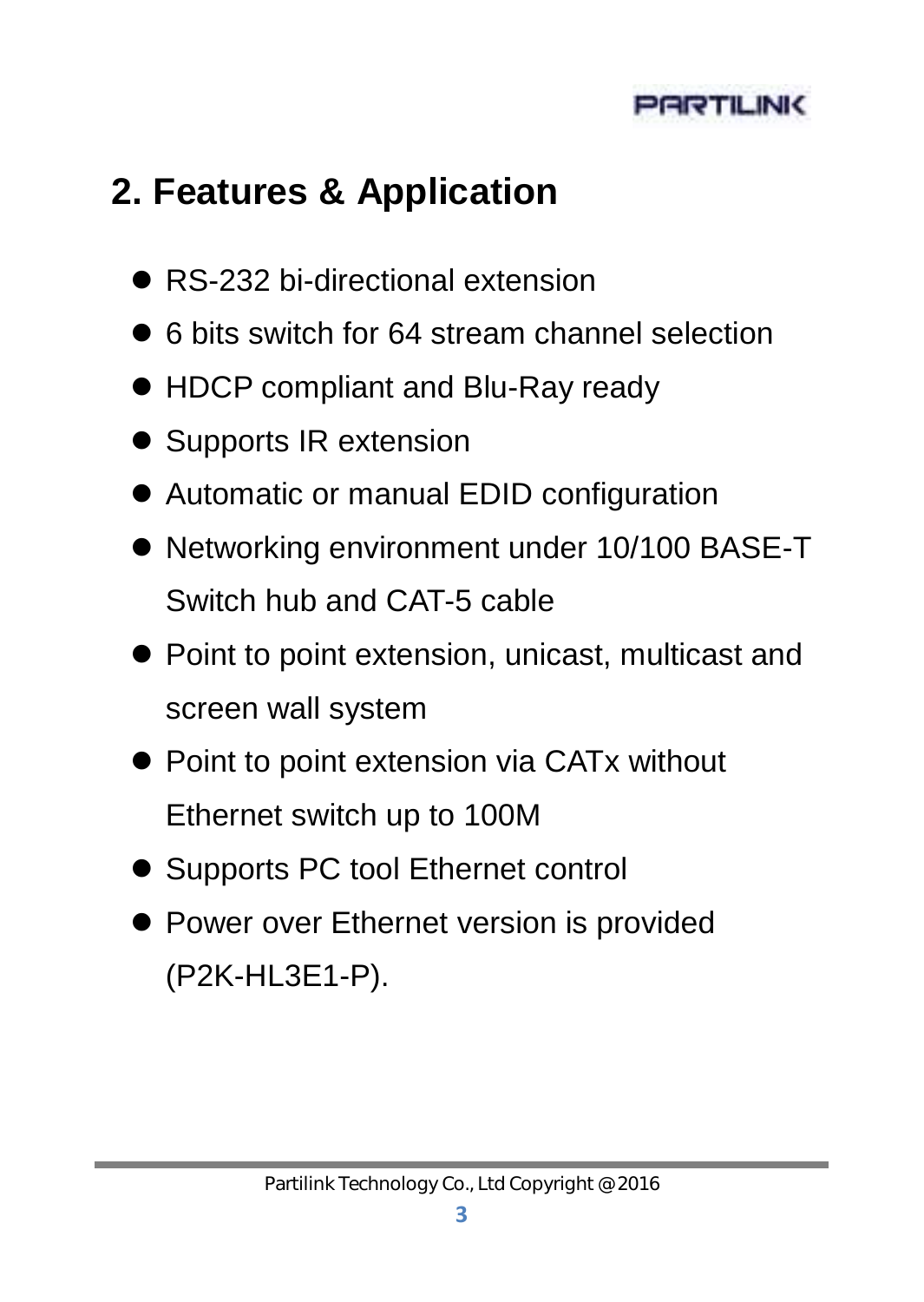

# <span id="page-5-0"></span>**3. Specifications**

| P <sub>2K</sub> -HRSL3F1<br>P2K-HRSL3F1-P<br>1080p HDMI<br><b>Extender over IP</b> | P2K-HRSL3E1<br>P2K-HRSL3E1-P<br>Transmitter                                                                                                          | P2K-LHRS1E3<br>P2K-LHRS1E3-P<br>Receiver                           |  |
|------------------------------------------------------------------------------------|------------------------------------------------------------------------------------------------------------------------------------------------------|--------------------------------------------------------------------|--|
| <b>VIDEO INPUT</b>                                                                 | HDMI Type-A female connector                                                                                                                         | <b>None</b>                                                        |  |
| <b>VIDEO OUTPUT</b>                                                                | HDMI Type-A female connector<br>for loop through                                                                                                     | HDMI Type-A female connector                                       |  |
| IR                                                                                 | 3.5mm phone jack for IR emitter<br>to control video source device                                                                                    | 3.5mm phone jack for IR receiver<br>cable to receive remote signal |  |
| <b>COMPRESSION</b>                                                                 | H.264 compression video format Full HD encoder/ decoder<br>MP3 compression audio format stereo 192Kbps encoder/ decoder<br>Media stream up to 18Mbps |                                                                    |  |
| HDMI INPUT RESOLUTION                                                              | 1080p 60/50, 1080p 30/25, 1080i 60/50, 720p 60/50,<br>480i 60/50, 480p 60/50                                                                         |                                                                    |  |
| HDMI OUTPUT RESOLUTION                                                             | 1080p 60/50, 1080i 60/50, 720p 60/50, 480i 60/50,<br>480p 60/50                                                                                      |                                                                    |  |
| <b>AUDIO FORMAT</b>                                                                | Stereo 192Kbps                                                                                                                                       |                                                                    |  |
| <b>IP PROTOCOL</b>                                                                 |                                                                                                                                                      | TCP, UDP, RTSP, RTP, DHCP, IGMP, Multicast, IPV4                   |  |
| <b>I AN PORT</b>                                                                   | RJ-45 connector for 10/100 BASE-T CAT-5 extension                                                                                                    |                                                                    |  |
| <b>SFRIAL</b>                                                                      | DB-9 female connector for RS-232                                                                                                                     |                                                                    |  |
| <b>POWER INPUT</b>                                                                 | 2.0mm power jack for DC5V/2A<br>RJ-45, Power over Ethernet 36V~57V / 7W in (PoE model only)                                                          |                                                                    |  |
| OPFRATING TEMPERATURE                                                              | $0 - 55^{\circ}C$                                                                                                                                    |                                                                    |  |
| <b>OPERATING HUMIDITY</b>                                                          | 5%~90% RH                                                                                                                                            |                                                                    |  |
| POWER ADAPTER                                                                      | AC in 100~240V (50~60Hz), DC5V/2A out                                                                                                                |                                                                    |  |
| <b>FSD</b>                                                                         |                                                                                                                                                      | ESD protection air gap discharge ±8KV, contact discharged ±4KV     |  |
| DIMENSION (W x D x L)                                                              | 130 x 82 x 30.25 mm (L x W x H)                                                                                                                      |                                                                    |  |
| <b>WFIGHT</b>                                                                      | 290q per transmitter or receiver unit                                                                                                                |                                                                    |  |

\*\* Product specifications are subject to change without notice.

# <span id="page-5-1"></span>**4. Hardware Description**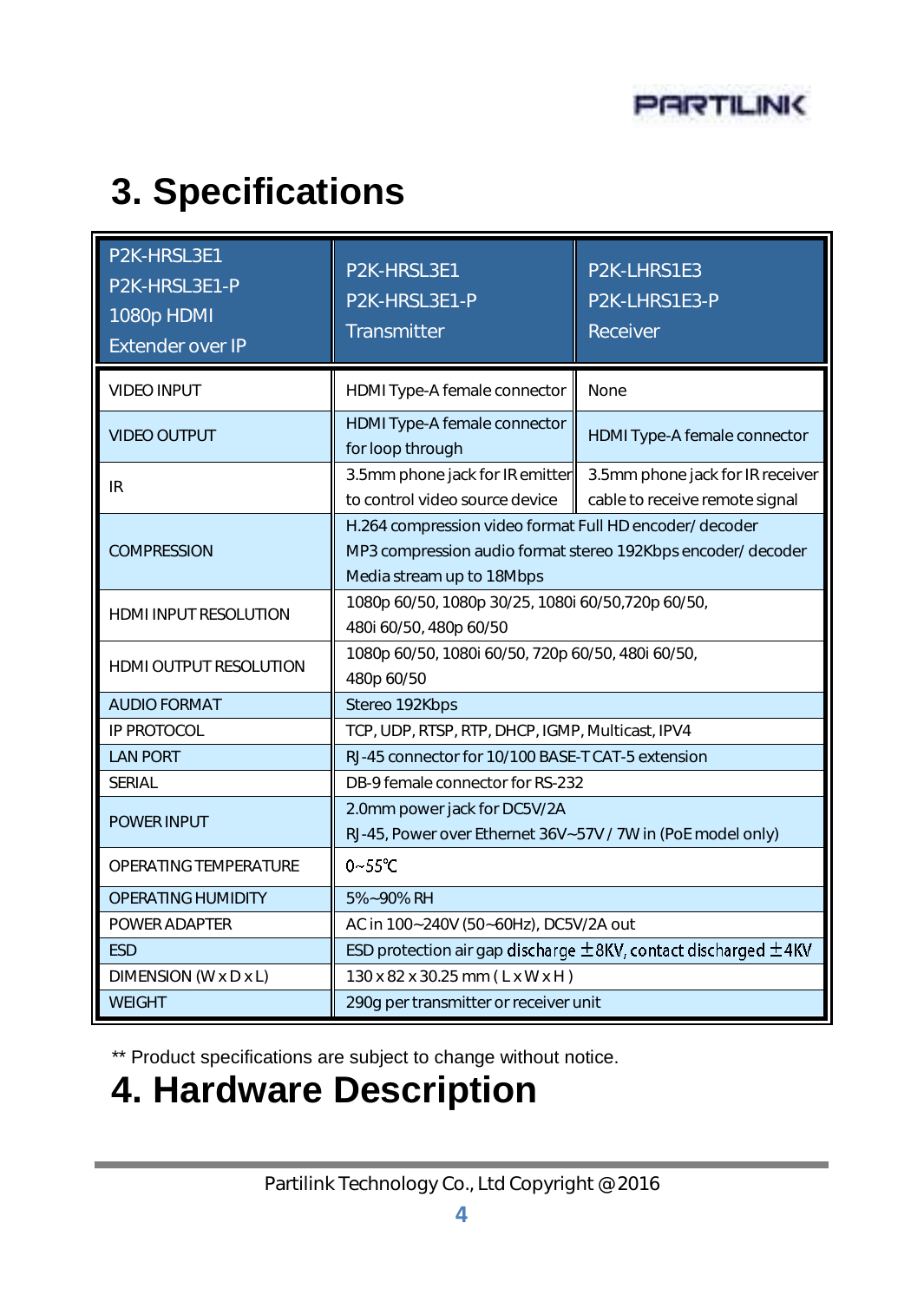

#### **■ P2K-HRSL3E1 /P2K-HRSL3E1-P (TX)**



- 1. 2.0 mm power jack for DC5V2A power input.
- 2. LAN port, RJ-45 connector for 10/100 BASE-T CAT5 extension.
- 3. HDMI Type-A female connector for loop through video output.
- 4. HDMI Type-A female input connector.
- 5. 3.5mm phone jack for IR emitter to control video source device.
- 6. DB-9 female connector for RS-232 cable bi-directional remote extension
- 7. Display group indication.
- 8. Group configuration, 6 bits switch for 64 stream channel selection.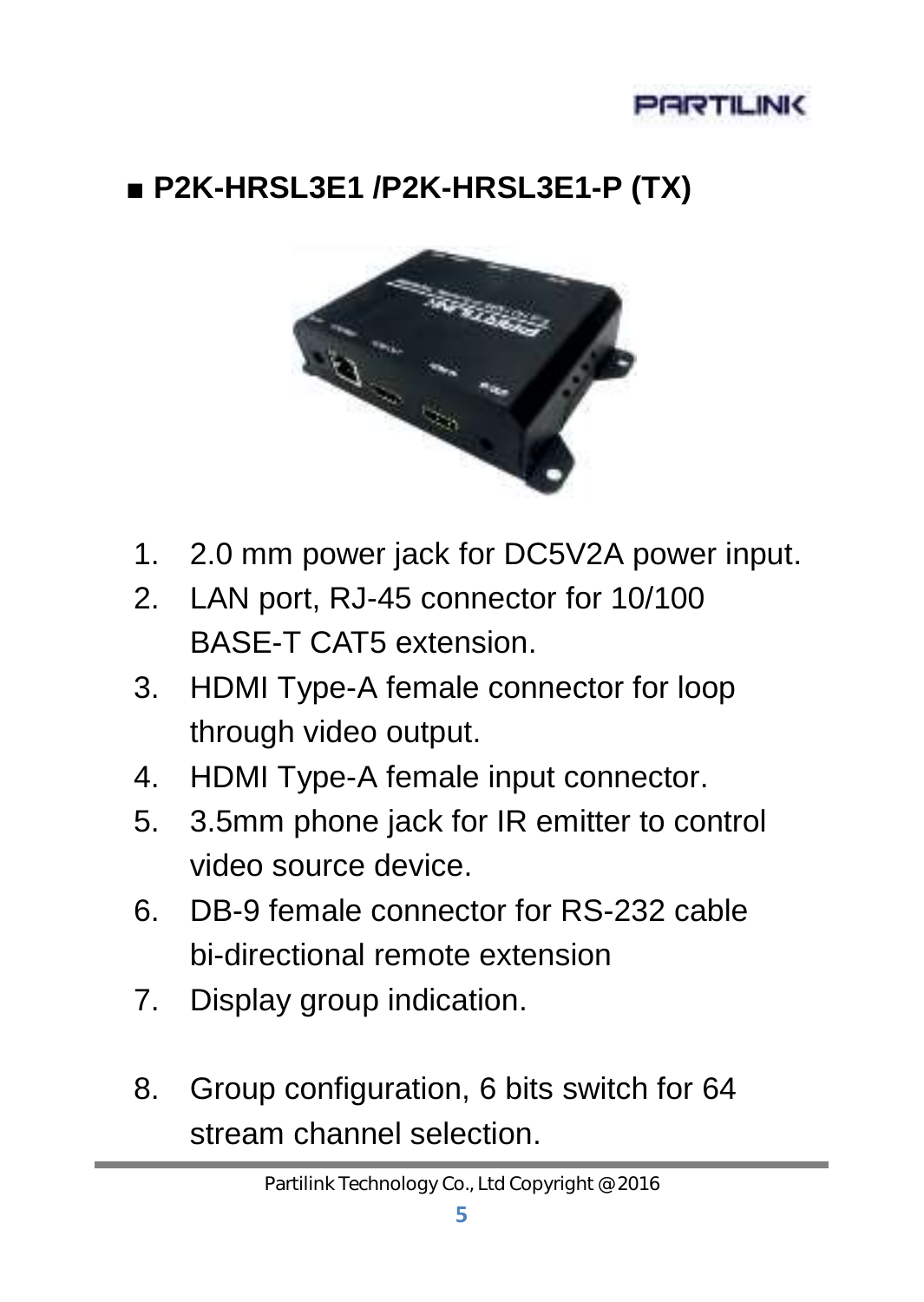9. Reset button.

| Channel | DIP SWITCH |
|---------|------------|
|         |            |
| 00      | 000000     |
| 01      | 100000     |
|         |            |
| 63      | 111111     |



Dimension

| <b>Transmitter</b> | P2K-HRSL3E1<br>P2K-HRSL3E1-P |
|--------------------|------------------------------|
| <b>Shell</b>       | <b>Metal</b>                 |
| Width              | 110mm/130mm                  |
| Height             | 30 <sub>mm</sub>             |
| Depth              | 86mm                         |
| Weight             | 290q                         |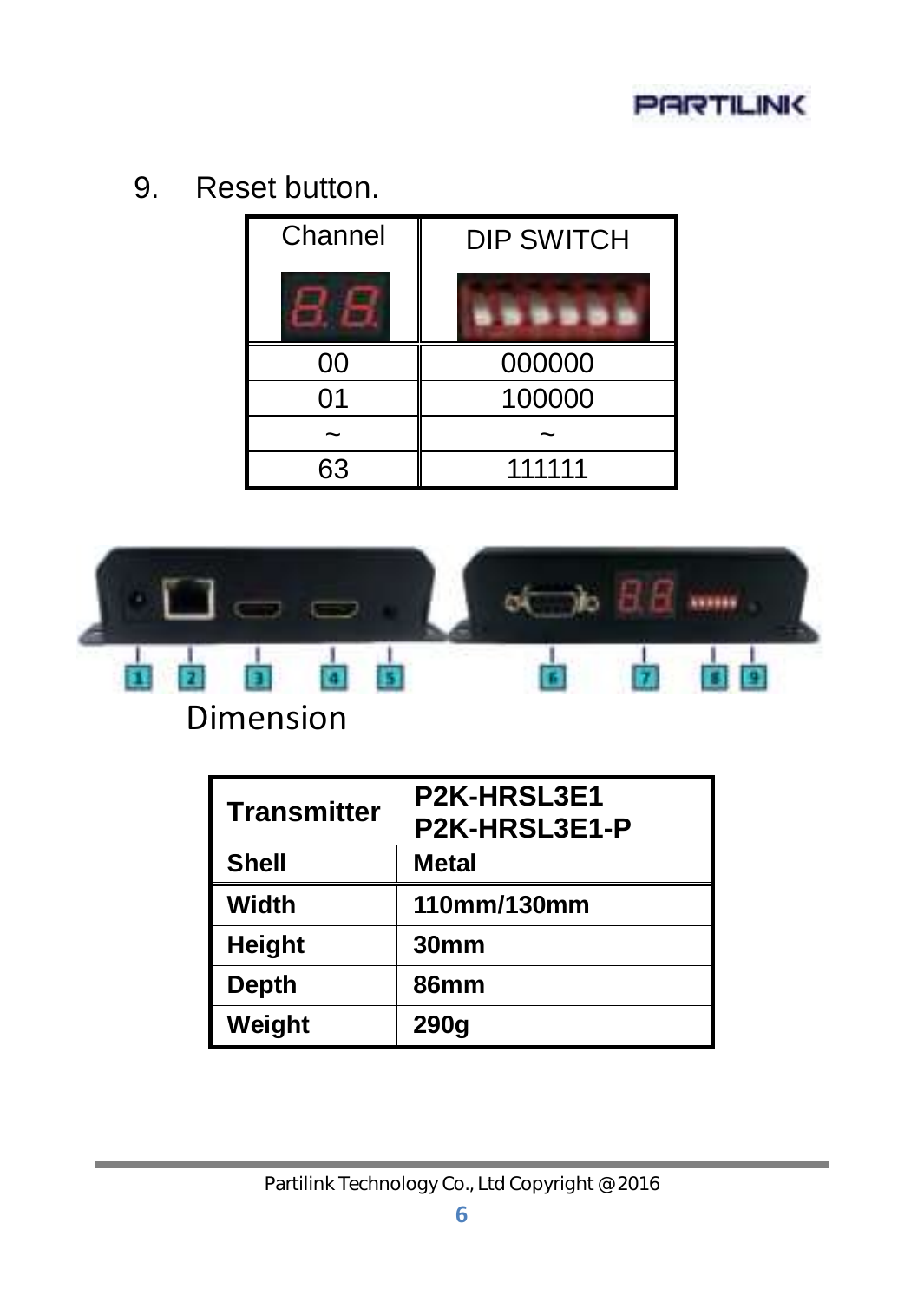

# **■ P2K-LHRS1E3 /P2K-LHRS1E3 –P (RX)**



- 1. 2.0 mm power jack for DC5V2A power input.
- 2. LAN port, RJ-45 connector for 10/100 BASE-T CAT5 extension.
- 3. HDMI Type-A female connector for video output.
- 4. 3.5mm phone jack for IR receiver cable to receive signal from remote controller.
- 5. DB-9 female connector for RS-232 bi-directional remote extension.
- 6. Display group indication.
- 7. Group configuration, 6 bits switch for 64 stream channel selection.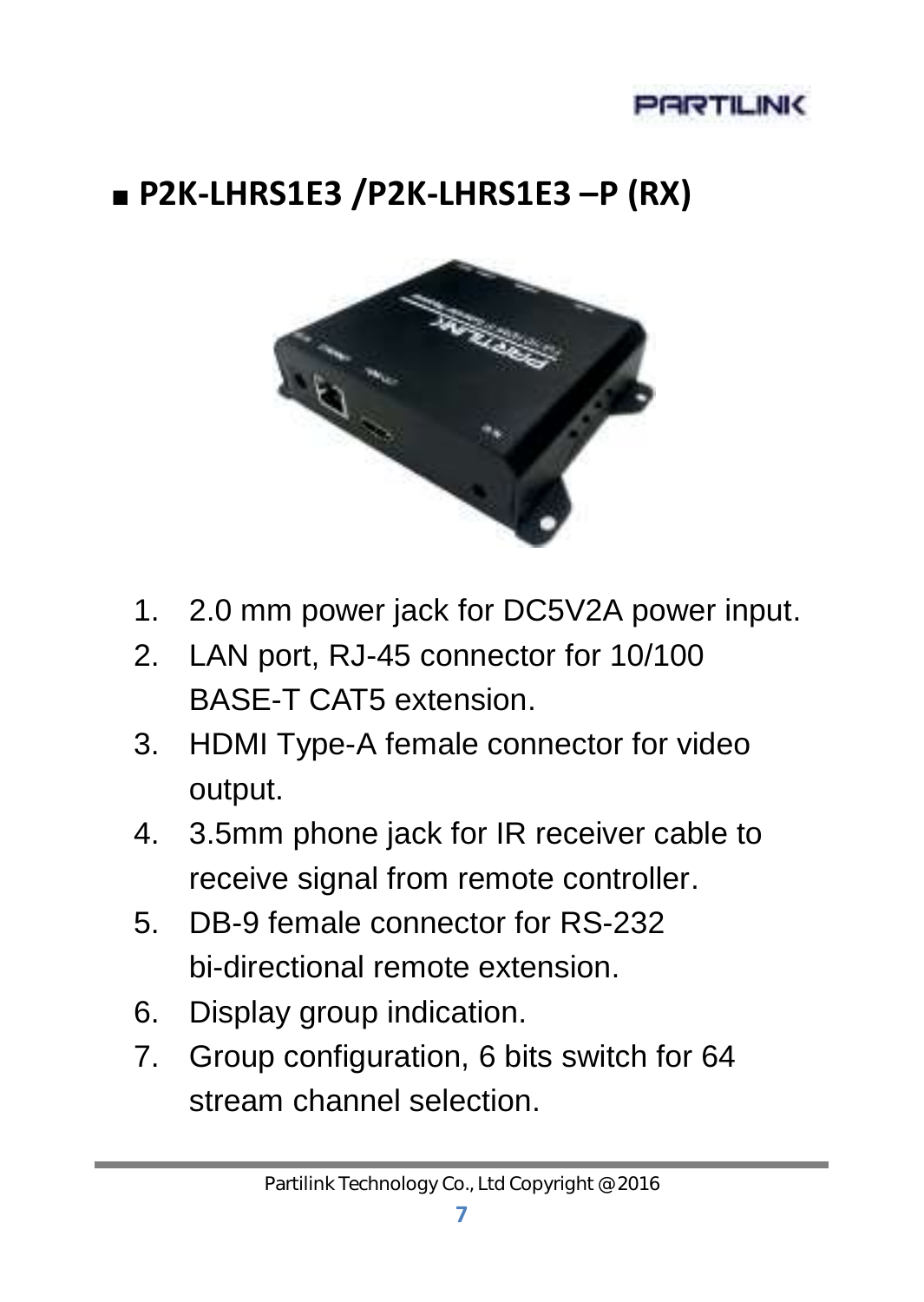

#### 8. Reset button.

| Channel | DIP SWITCH |
|---------|------------|
|         |            |
| 00      | 000000     |
| 01      | 100000     |
|         |            |
| 63      | 111111     |



#### 9. Dimension

| <b>Receiver</b> | P2K-LHRS1E3<br>P2K-LHRS1E3-P |
|-----------------|------------------------------|
| <b>Shell</b>    | Metal                        |
| Width           | 110mm/130mm                  |
| Height          | 30mm                         |
| Depth           | 86mm                         |
| Weight          | 290g                         |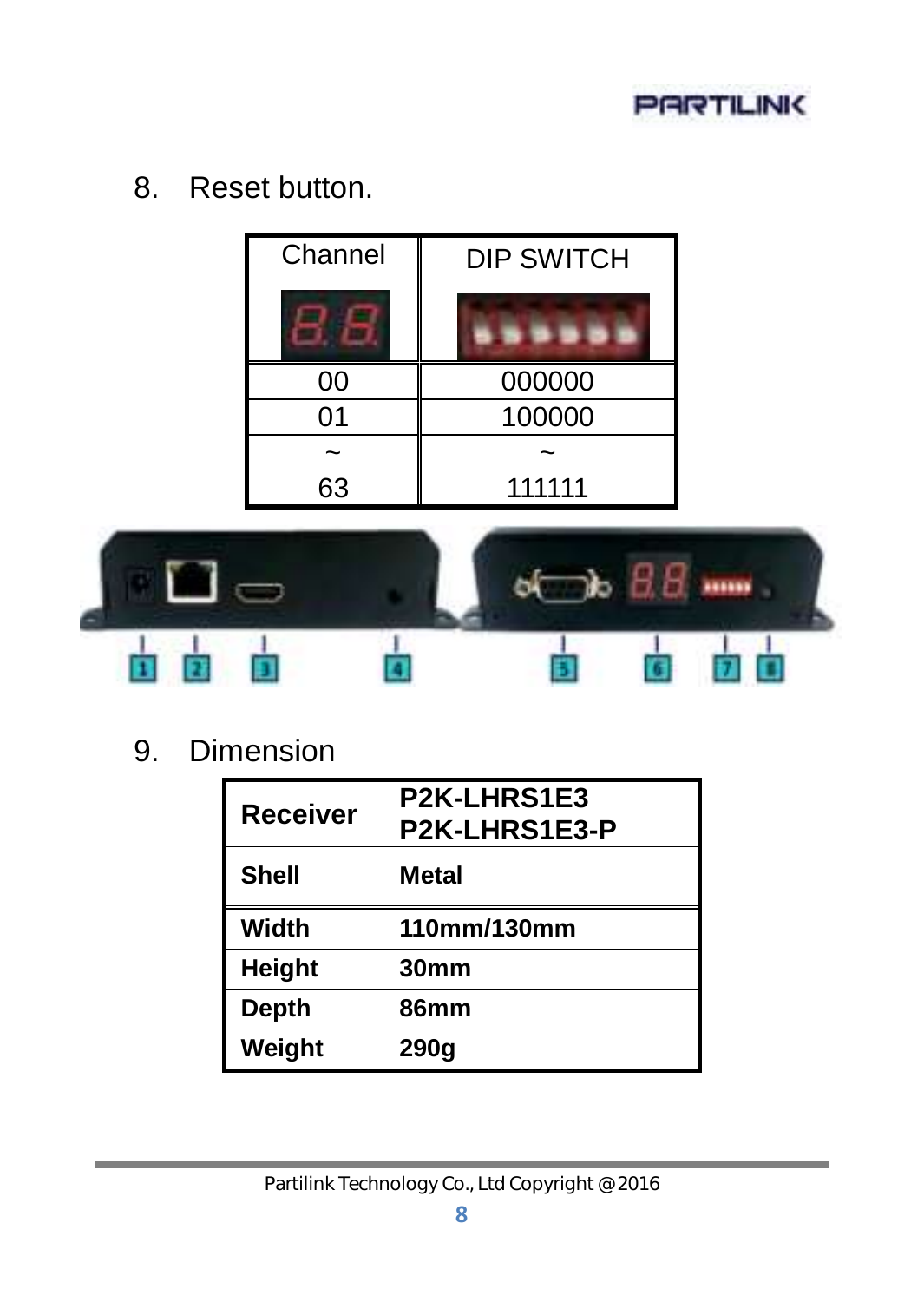

# <span id="page-10-0"></span>**5. Installation**

#### **5.1 Device Connection**

- 1. Set up the group of transmitters with the correspondent receivers for signal extension and display.
- 2. Connect between the Sources and transmitters, the Displays and receivers with HDMI cables.
- 3. Connect CAT-5 cables with transmitters to the Ethernet Switch inputs, and CAT-5 cables with receivers to the Ethernet Switch outputs.
- 4. Powering the transmitters and receivers with DC5V power adapter.
- 5. Turn the Source on and hit play button.
- 6. Connect the IR emitter cable with transmitters and the IR receiver cable with the receiver to control the Source remotely.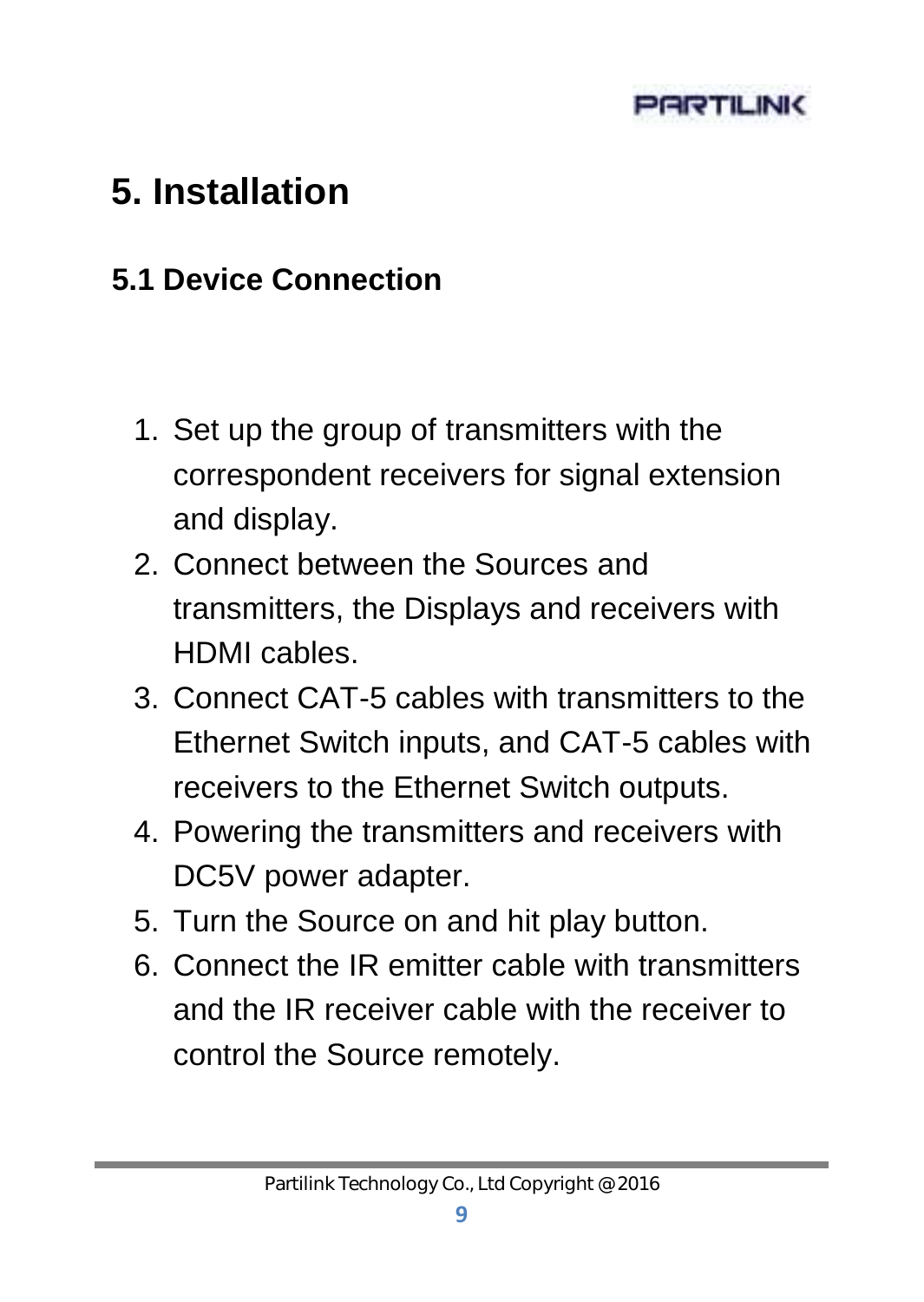#### **PRRTILINK**



## <span id="page-11-0"></span>**5.2 Configuration**



#### <span id="page-11-1"></span>**5.3 Application Pattern**

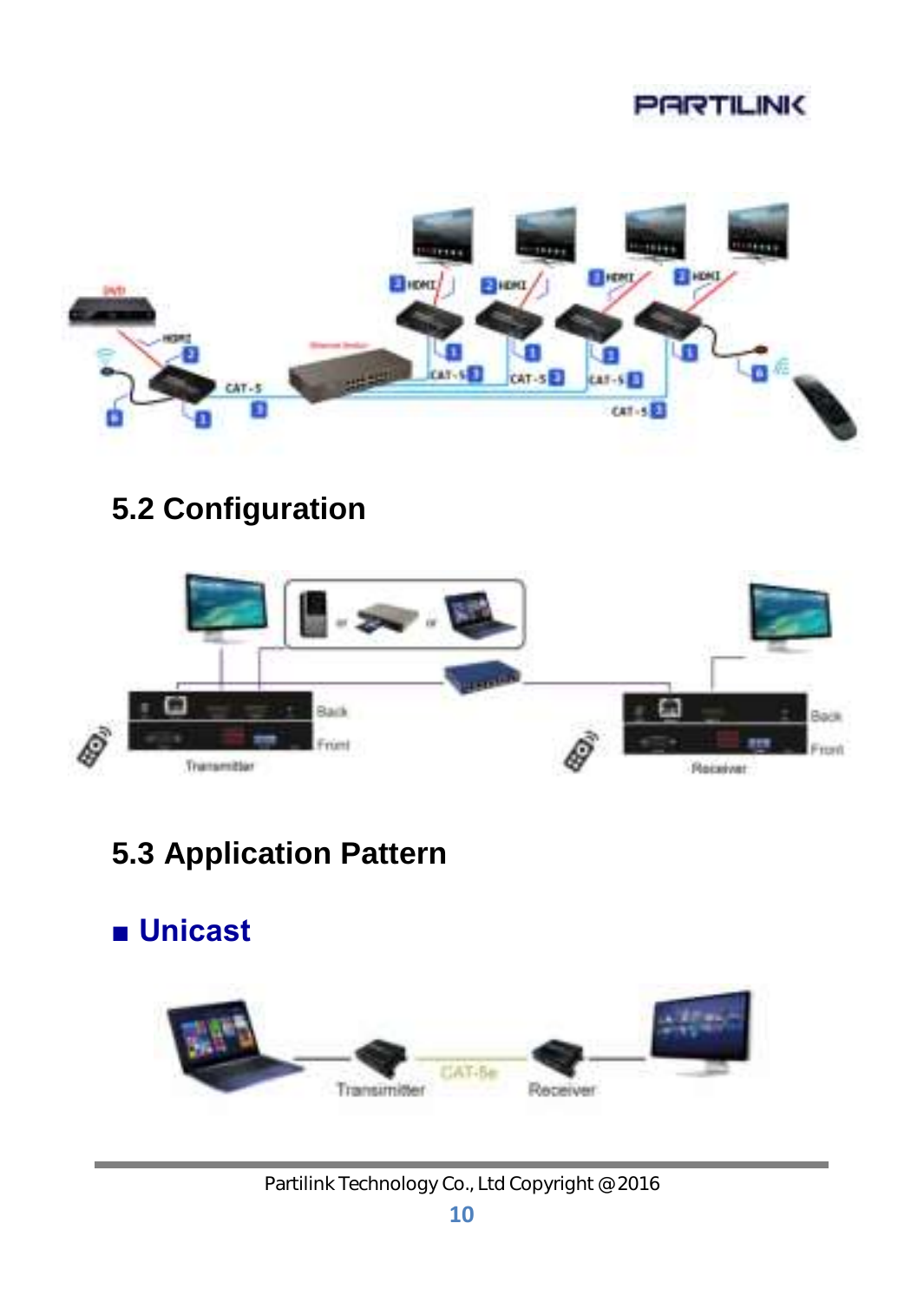

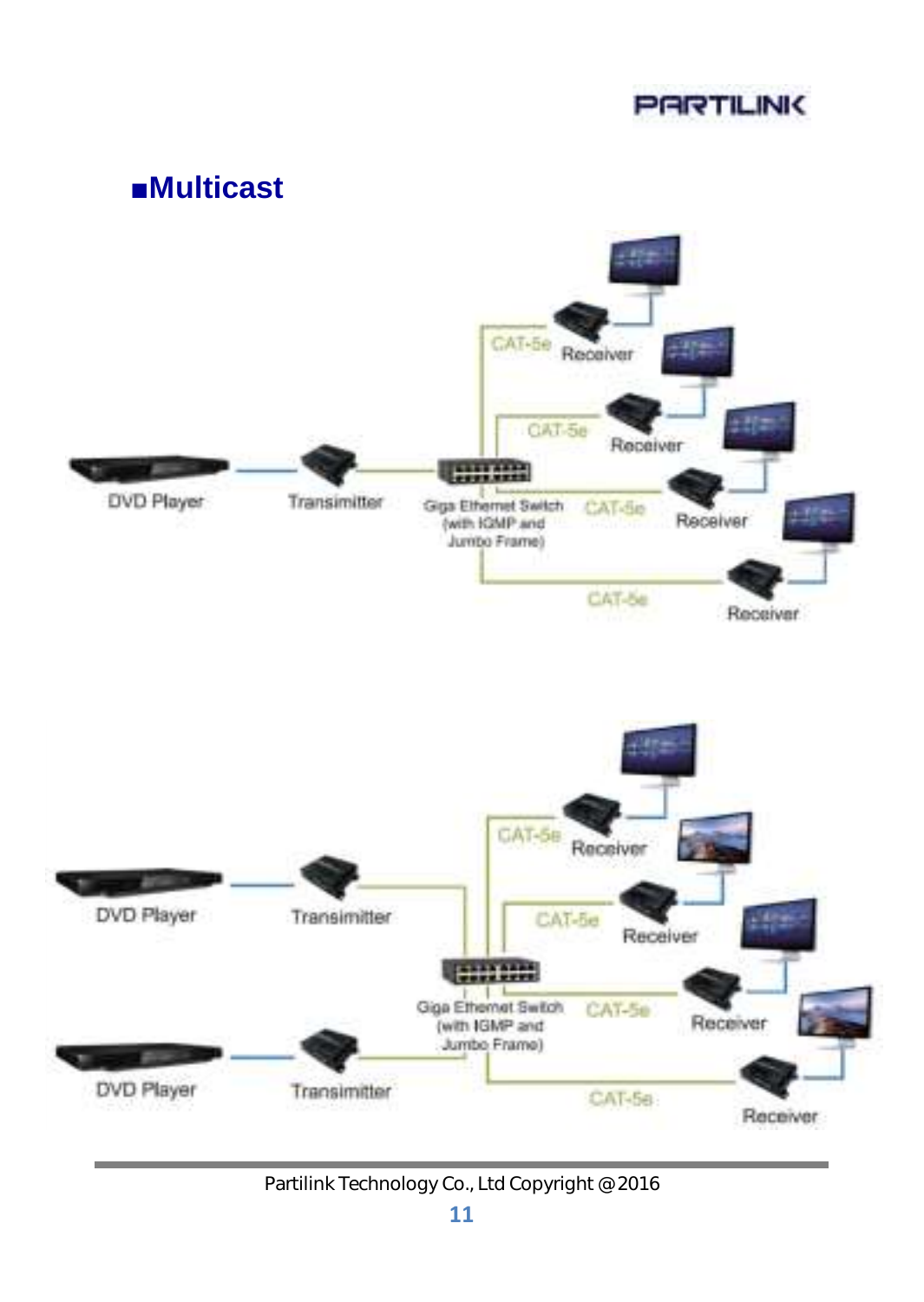

#### **■ Screen Wall**



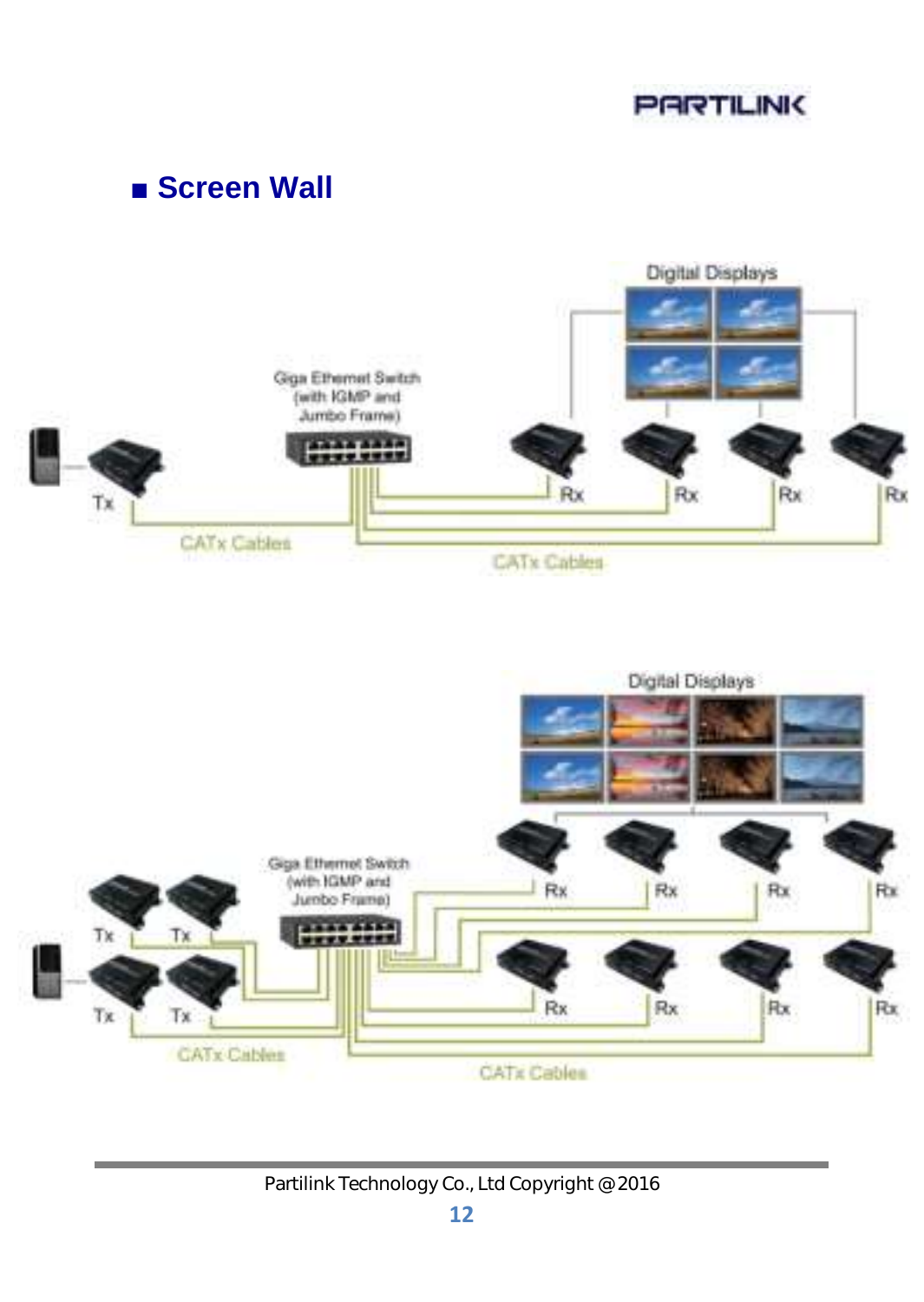

#### <span id="page-14-0"></span>**5.4 PC Tool Setup and Control**

The P2K-HL3E1 / P2K-HL3E1-P is a Ethernet based system, administrator can control the system by PC via the PC tool " IPTV\_Control\_Center.exe" to set up and control the system.

※**To inquire about the software, visit Partilink website to download the PC tool or simply contact us by email.**

 **Download Site: "Technical Service" <http://www.partilink.com/index.php/en/download-2> Service Email: [sales@partilink.com](mailto:sales@partilink.com)**

1. The default IP address of the P2K-HRSL3E1 / P2K-HRSL3E1-P is B class Networking :168.254.xxx.xxx, please set up the IP address of the connected PC as static IP, such as 169.254.xxx.xxx and the sub mask as 255.255.0.0.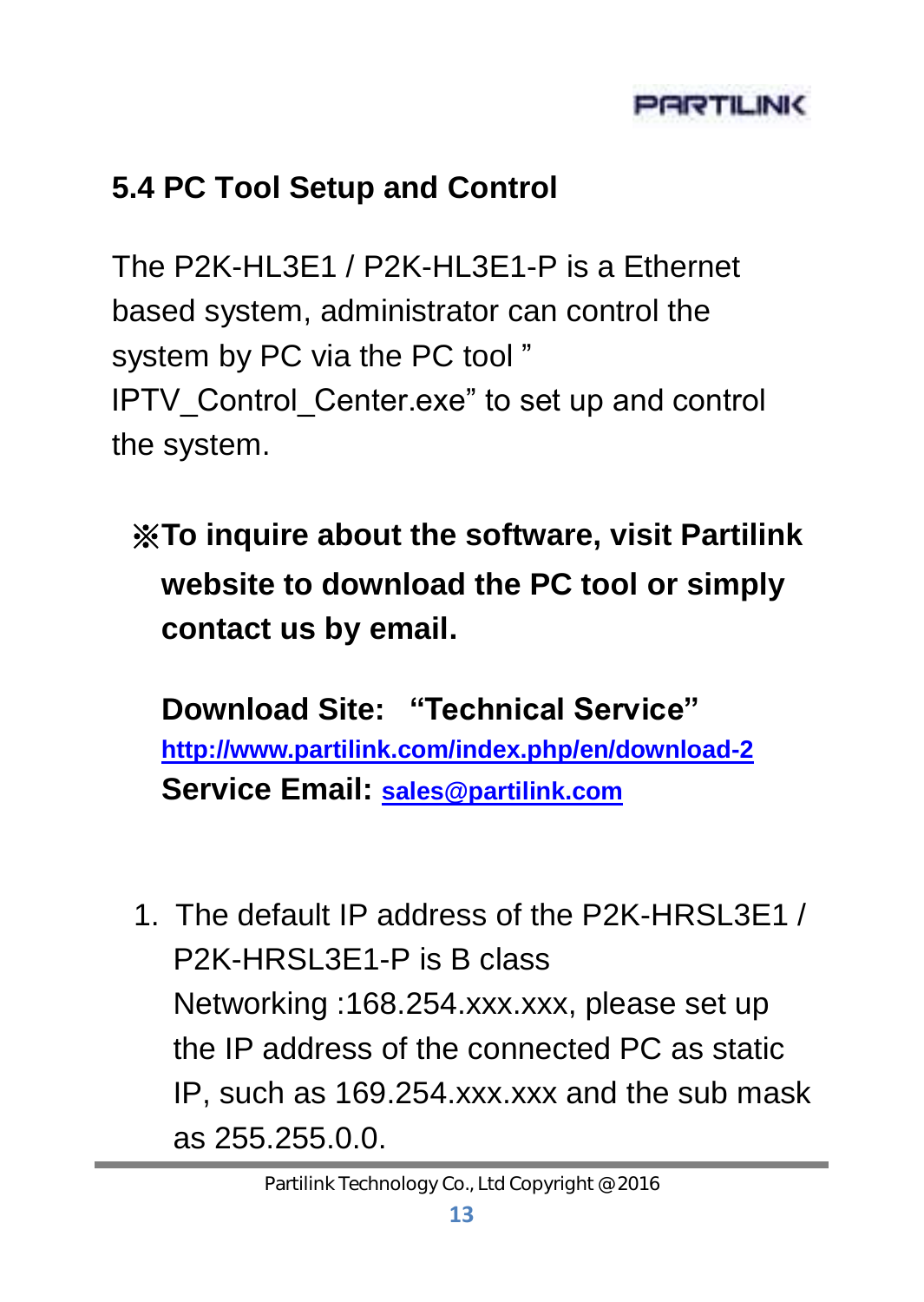

| <b><i><u><u>AMARA</u></u></i></b> |                  |
|-----------------------------------|------------------|
|                                   |                  |
|                                   | 079701517.00     |
|                                   |                  |
|                                   |                  |
|                                   | $\sim$<br>$\sim$ |
| for sales<br>$123 - 4$            |                  |
| ᆂ                                 |                  |
|                                   |                  |

2. Connect the PC with the Ethernet Switch of application site to enter.



3. Activate the tool "IPTV\_Control\_Center.exe" to search and setup.

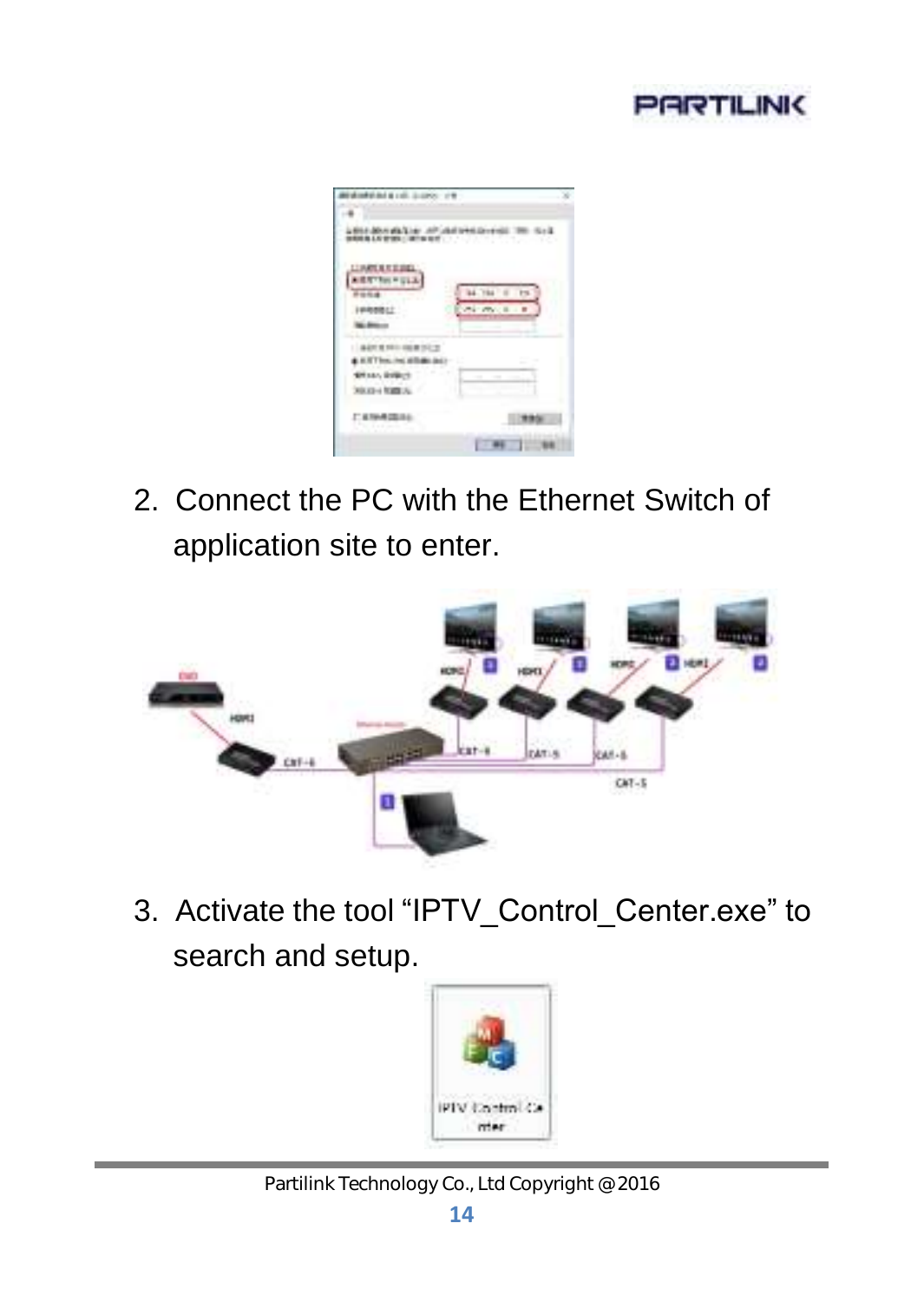

4. Enter the tool in "Device Scan Page" and click on "Start Scan" to search for the connected devices. The connected devices will be indicated in "Output Window" area. (Illustration **[1] [2]**)



5. Adjust transmitter settings in "TX Setup Page"

| installed E. Then<br>Witness can be to start Policinal of | <b>Contract Contract Contract</b> |   |
|-----------------------------------------------------------|-----------------------------------|---|
| mining important<br><b>Hard May</b>                       |                                   | ٠ |
| mainter processing                                        | B<br><b>Common</b>                |   |
| <b>Green Minder</b>                                       |                                   |   |
| TO DUALS<br>175 domestic                                  | Automat 4<br>to an advance        |   |
|                                                           |                                   |   |
|                                                           |                                   |   |
|                                                           |                                   |   |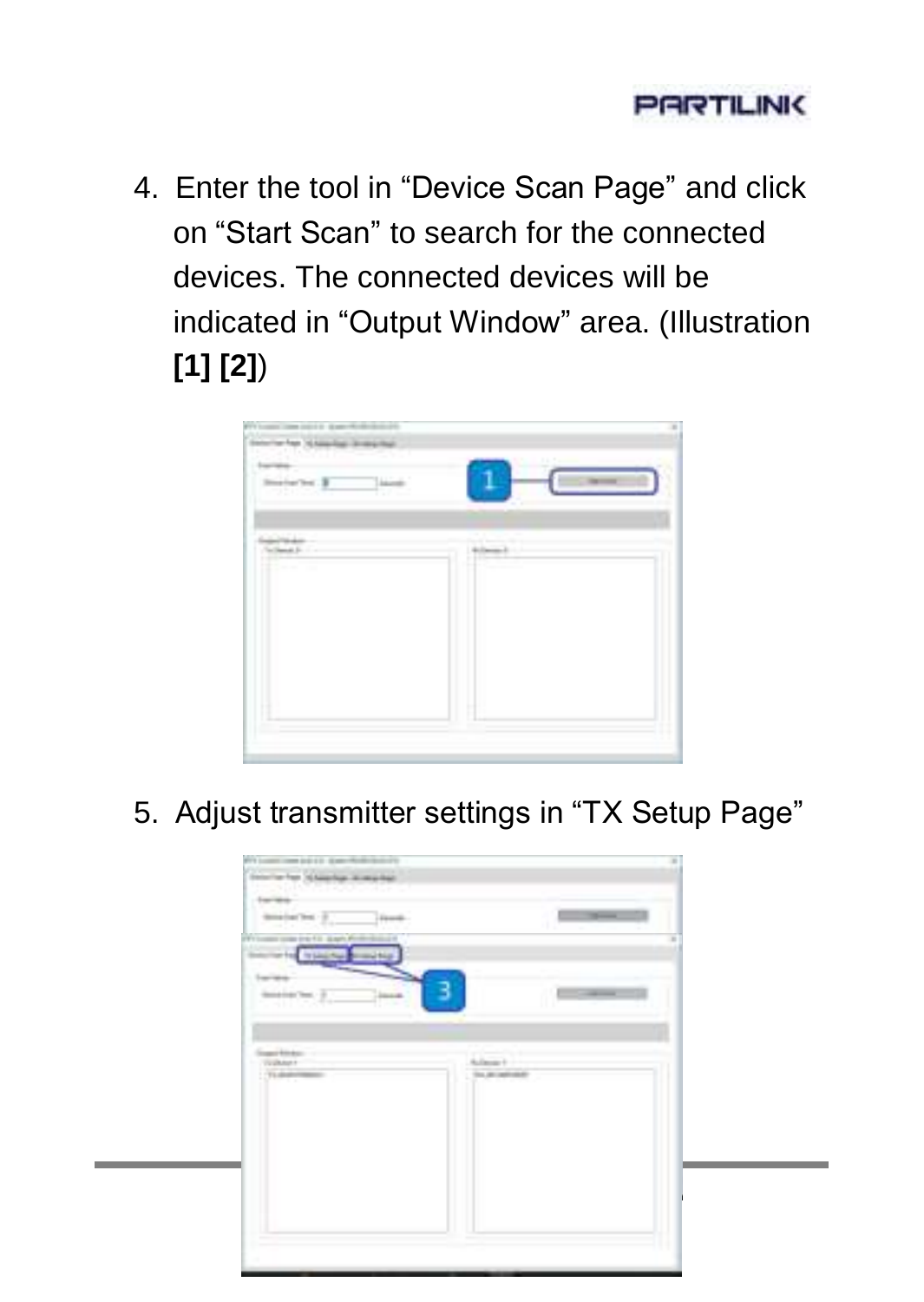

and receiver settings in "RX Setup Page". (Illustration [3])

#### 6. TRANSMITTER SETTINGS

In the "TX Setup Page", please select the TX device which is required to setup on the "TX Device Selection" and the relevant setting information of the selected TX device will be shown in the "TX Device Info" area (Illustration **[4] [5]**)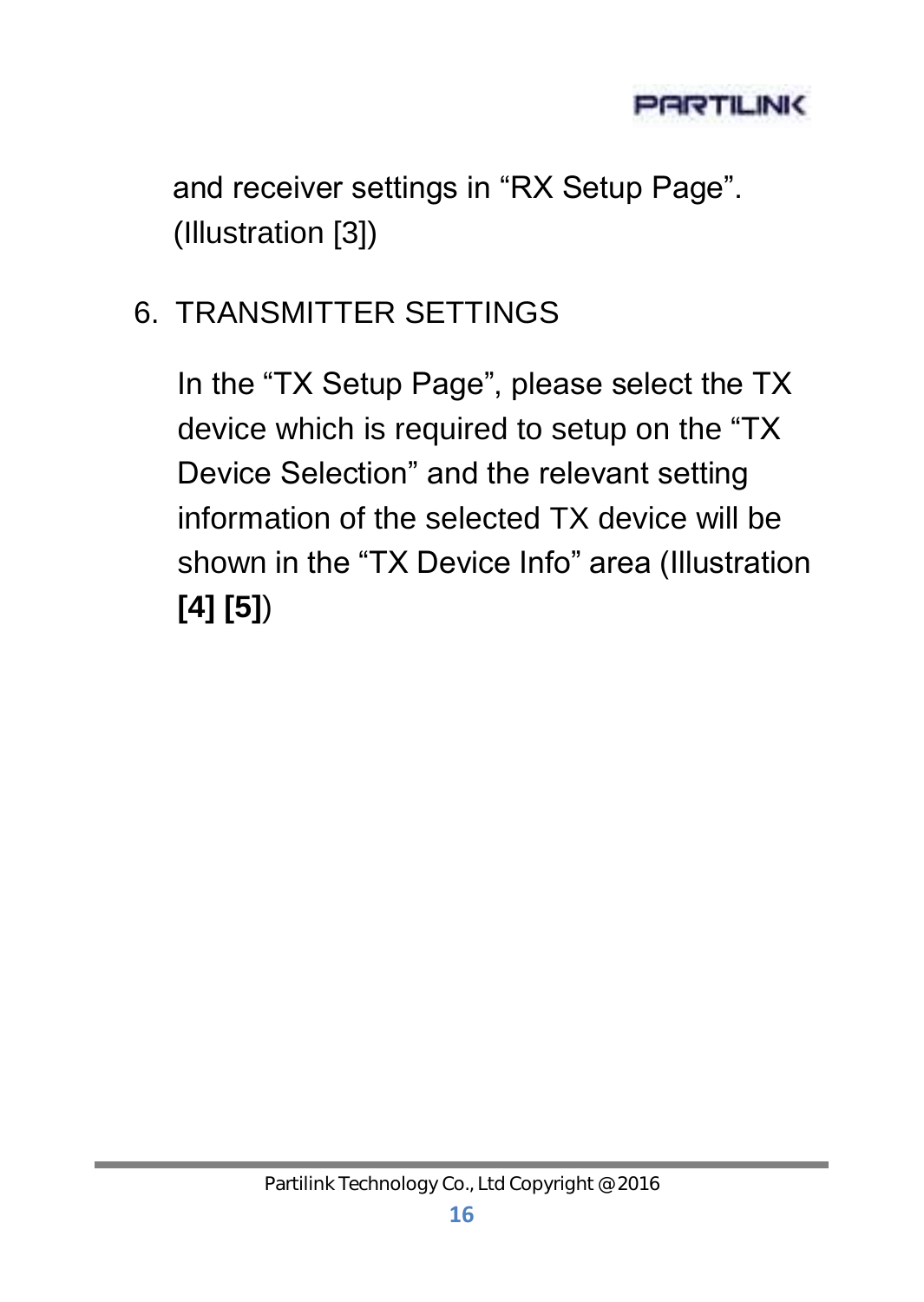#### **PRRTILINK**

| <br>a via                           |        |                               |              |
|-------------------------------------|--------|-------------------------------|--------------|
|                                     | ×<br>a | <b>STATISTICS</b><br>-<br>$-$ | <b>State</b> |
| ¥<br>$8 - 8$                        |        |                               |              |
| $-0.16 - 0.01$<br>٠                 | -      | ٠                             |              |
|                                     |        |                               | $\sim$       |
| <b>Distance</b><br><b>Dear Ford</b> |        | ÷                             |              |
| $\sim$                              |        |                               |              |

| To himself and the factory finals are<br>Linux etc. | 4444   | 10,00 |
|-----------------------------------------------------|--------|-------|
|                                                     | 144.00 |       |
| $-0.01$ (0.04)                                      | 70     |       |
| $-1 - 1$<br><b>Masse 111 . 211</b>                  |        |       |
| 29.26.1.26<br>$\cdots$                              | -- 1   | ٠     |
| tim<br><b>Seat</b>                                  |        |       |
|                                                     |        |       |
|                                                     |        |       |
| <b>Base Grant</b> Fra                               |        |       |
|                                                     | mass.  |       |
| <b>State</b>                                        | ___    |       |
|                                                     |        |       |
|                                                     |        |       |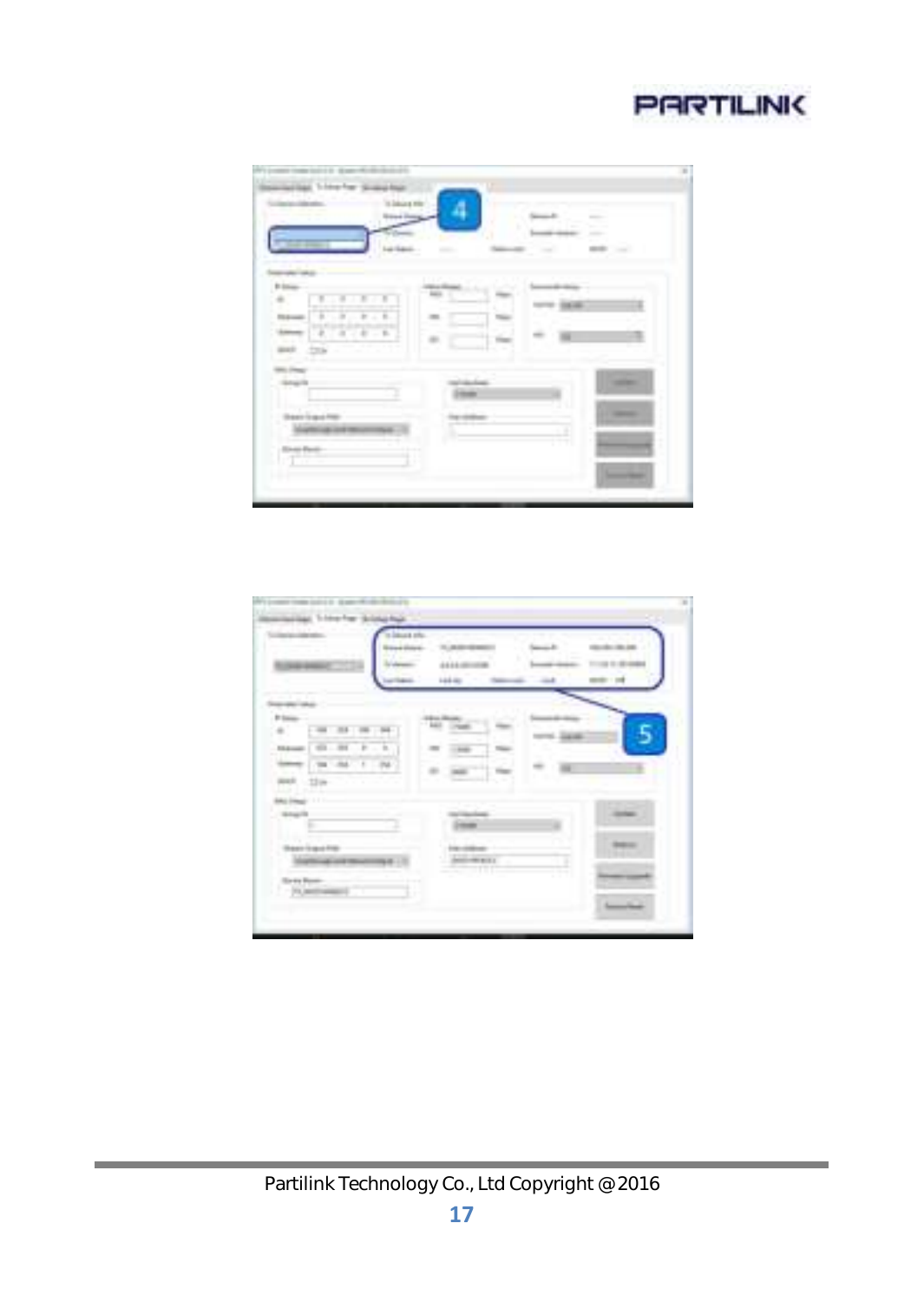

The setting functions of the transmitter clarified below, please set up based on the request of the application site.

#### **IP Setup**:

Setting the static IP of the selected TX. \*\*We suggest activating the DHCP automatic IP assignment to avoid the conflicts of IP address. (Illustration [6])

#### **Video Bitrate**:

Setting the resolution's video bitrate of each group on the selected TX (Illustration [7])

#### **Down Scale Setup**:

Set the resolution downscale of each group on the selected TX. (Illustration **[8]**)

#### **Group ID**:

Set the selected TX group ID, with maximum up to 64 groups from 0 to 63. (Illustration **[9]**)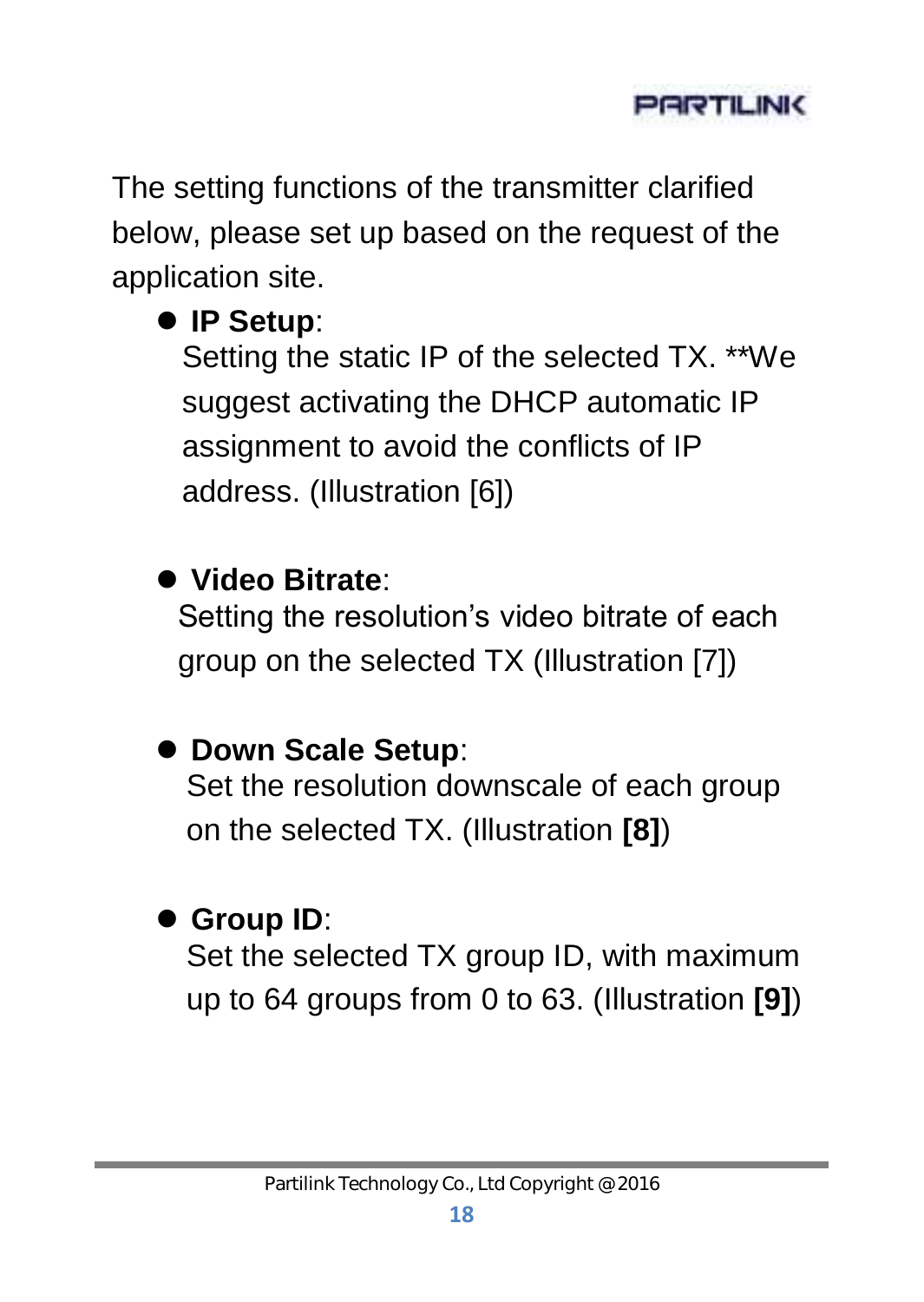#### **UART Baudrate**:

Set the baud rate of RS-232 extension on the selected TX. (Illustration **[10]**)

#### **Stream Output Path**:

Set the selected TX video output path. Options include "Loopthrough and Network Output", "Disable Network Output", "Disable Loopthrough Output" and "Disable All Video Output" to activate the HDMI output on the transmitter and receiver simultaneously or separately. (Illustration **[11])**

#### **MAC Address**:

Set the selected TX MAC address with 12 digits and hexadecimal base, values is limited to 0~F. Please use legal MAC address to avoid conflict with other devices. (Illustration **[12]**)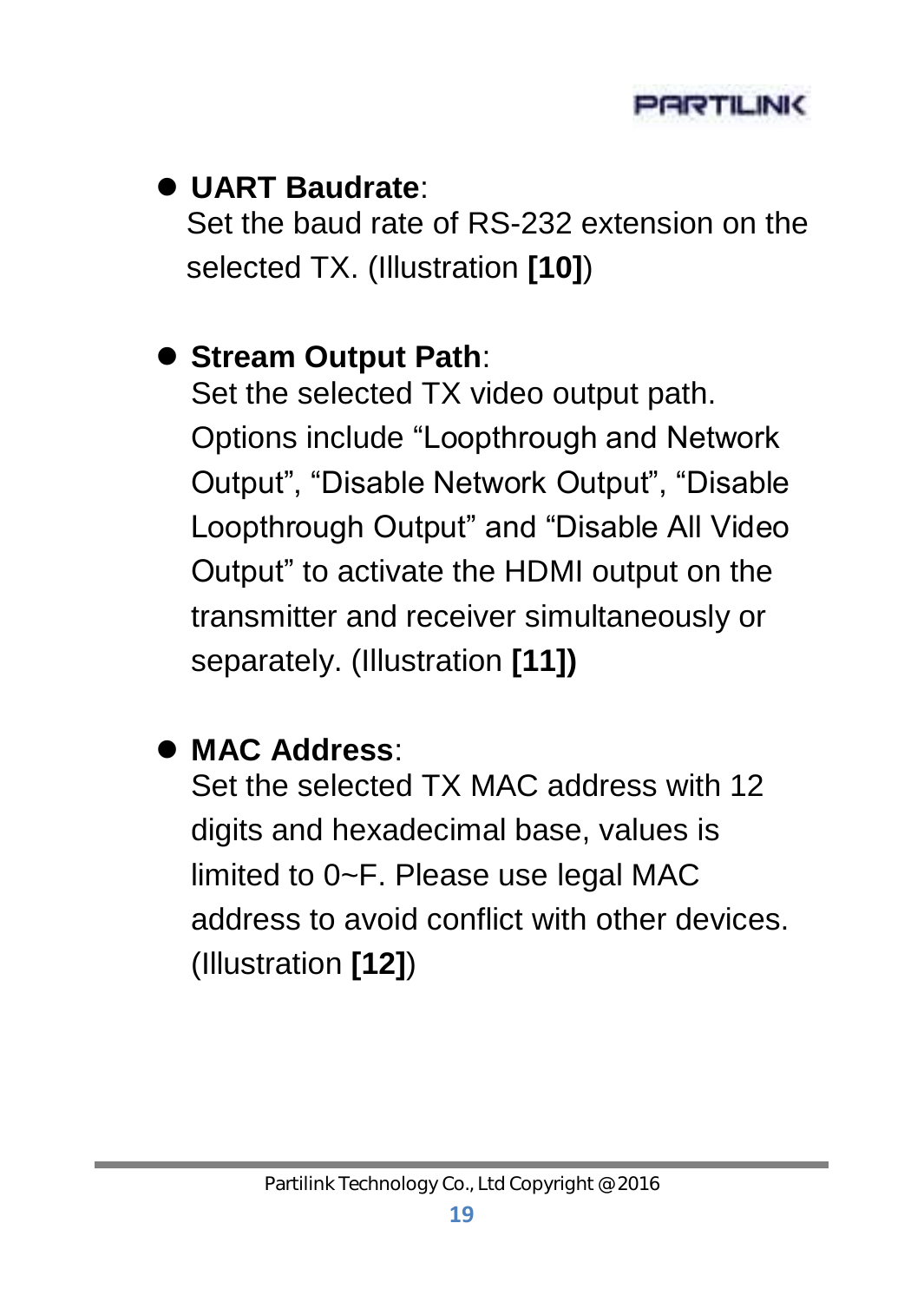

#### **Device Name:**

Set the selected TX name for identification. Up to 32 digits is accepted for device name setting. (Illustration **[13]**)



#### 7. RECEIVER SETING

In the "RX Setup Page", please select RX device which is required to setup on the "RX Device Selection" and the relevant setting information of selected RX device will be shown in "RX Device Info" section (Illustration **[14]** and **[15]**)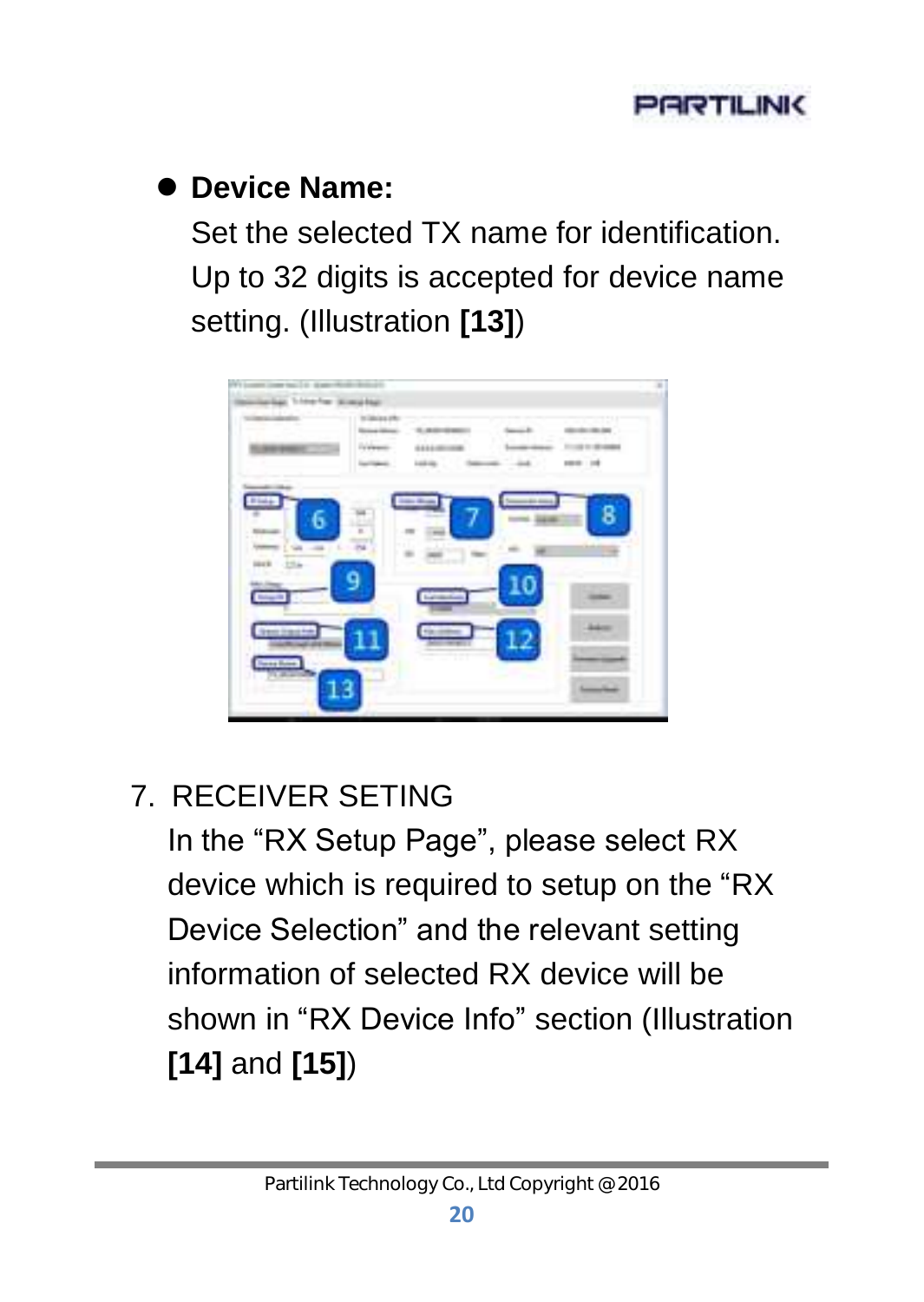#### **PRRTILINK**

| -<br><b>START</b> | <b>THE THE SIGNAL</b><br>Denver of<br>to their |   |
|-------------------|------------------------------------------------|---|
|                   |                                                |   |
|                   | $16 - 24 - 24 - 17$                            |   |
|                   | T                                              |   |
|                   | 87778                                          |   |
| m                 |                                                |   |
|                   |                                                |   |
|                   |                                                |   |
|                   |                                                | - |
| t                 | <b>Similar</b><br>E                            |   |

|                                         | on ph<br>$\mathbf{u}$ |   |
|-----------------------------------------|-----------------------|---|
| n.                                      |                       | ٢ |
| <b>Made</b><br>$\overline{\phantom{a}}$ | <b>TANK</b>           |   |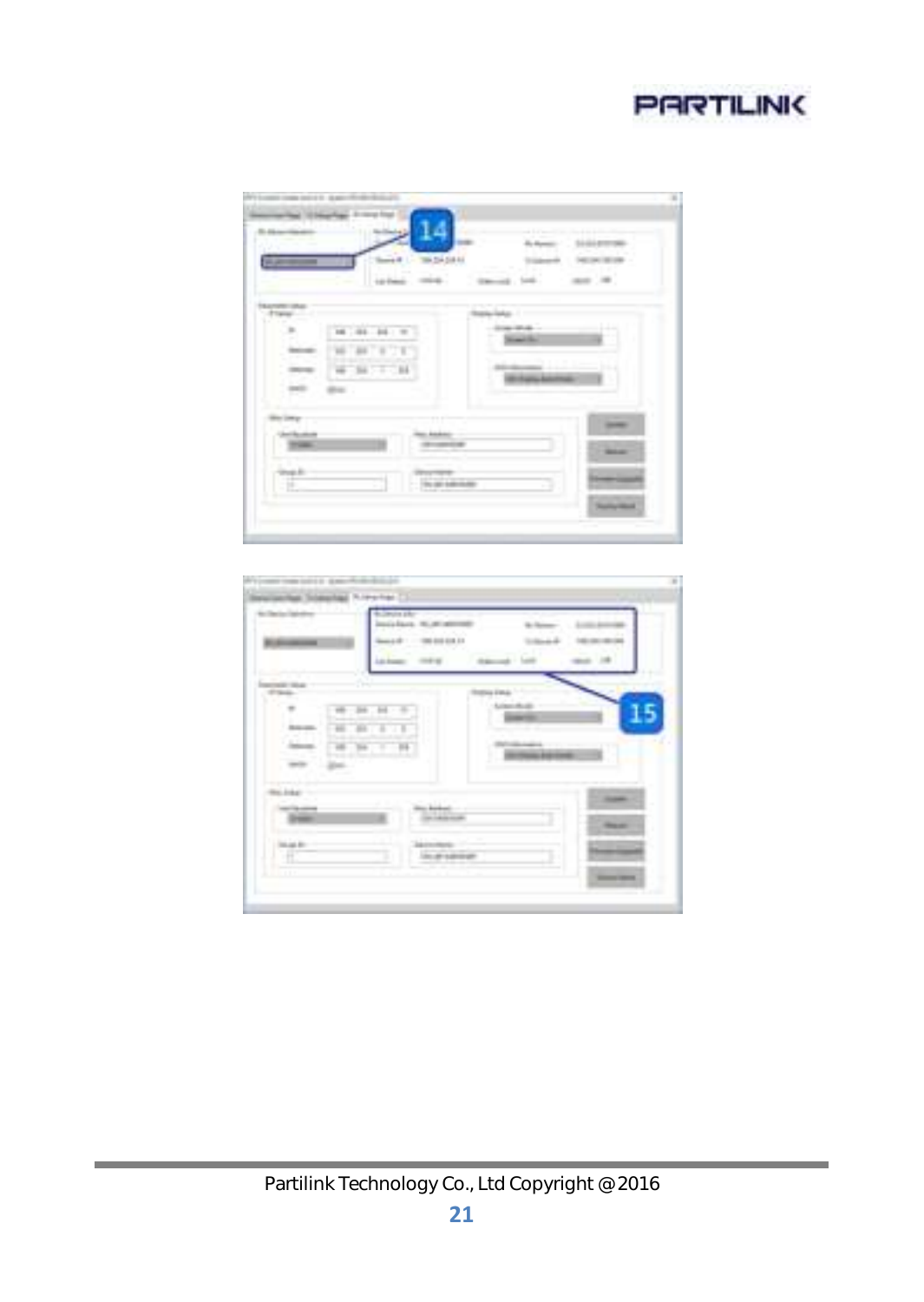

The setting functions of the receiver clarified below, please set up based follow the request of the application site.

#### **IP Setup:**

Set the static IP of the selected RX(Illustration **[16]**)

#### **Screen Mode:**

Choose whether to display the video on the selected RX or not. (Illustration **[17]**)

#### **OSD Information:**

Set the OSD display mode on the selected RX, OSD display modes including "Info Display Auto Mode", "Infor Display On Mode" and "Info Display Off Mode". (Illustration **[18]**)

#### **UART Baudrate:**

Set the baud rate of RS-232 extension on the selected RX. (Illustration **[19]**)

#### **MAC Address:**  Set the selected RX MAC address with 12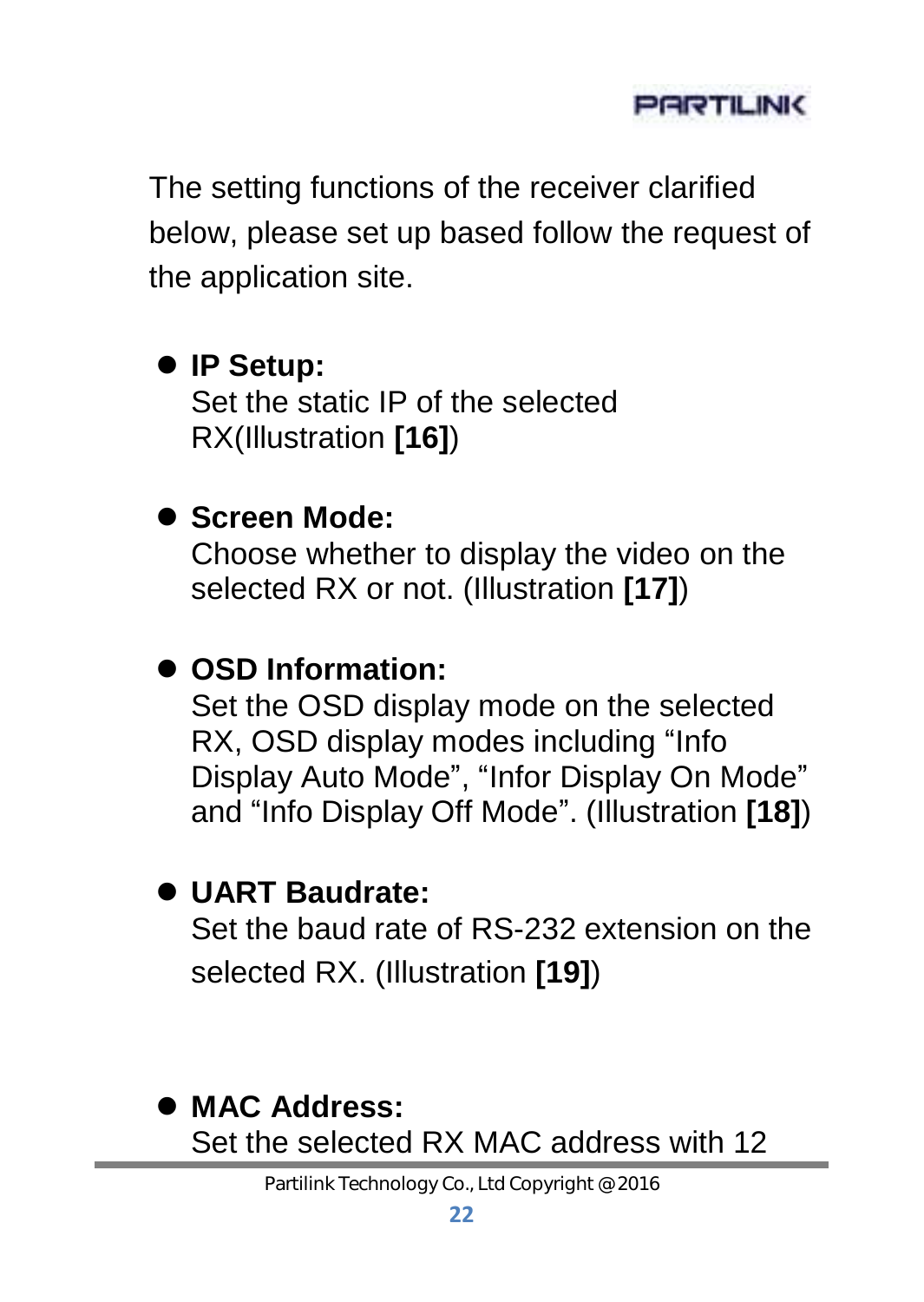digits and hexadecimal base, values is limited to 0~F. Please use the legal MAC address to avoid conflicts with the devices. (Illustration **[20]**)

#### **Group ID:**

Set the selected RX to the group ID for streaming between the corresponding TX and RX, maximum up to 64 groups from 0 to 63 (Illustration **[21]**)

 **Device name:** Set the selected RX name for identification. Up to 32 digits is accepted for the device name setting. (Illustration **[22]**)



8.

Partilink Technology Co., Ltd Copyright @ 2016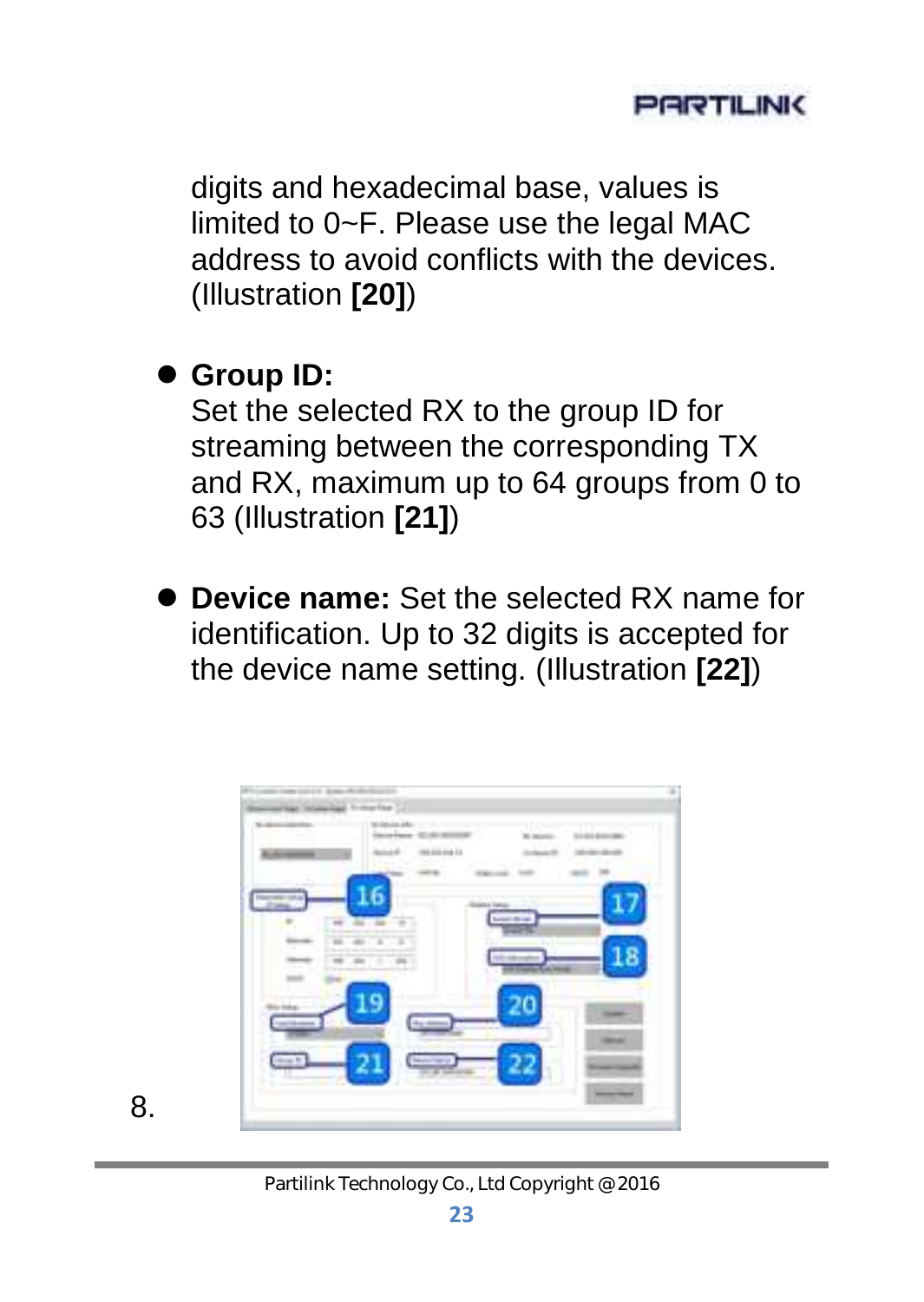

#### NOTICE:

Please Reboot the device after setting up the P2K-HL3E1 system via the PC tool and the previous setting via hardware or software will be ignored, the system will auto detect to update the latest setting and apply as the start mode. (Illustration **[23]** and **[24]**)

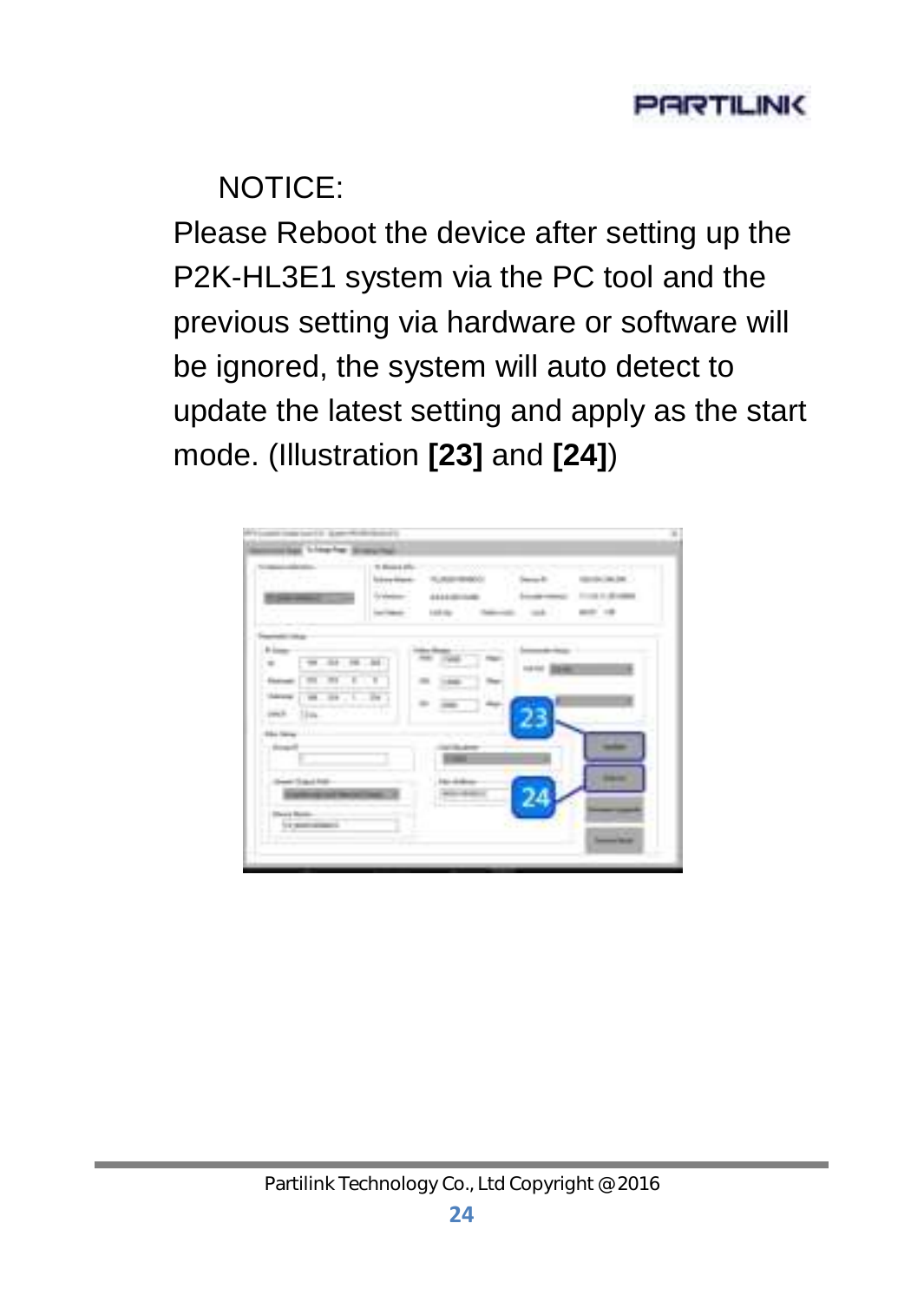

9. When the system is setting incompletely, click on "Factory Reset" to recover the initial default of the system. (Illustration **[25]**)

|                                                        | 0.064444<br>÷.<br><b>ALCOHOL: CANDI</b><br>œ<br><b>Division</b><br>4444<br>an' is<br>indown<br>an laken |
|--------------------------------------------------------|---------------------------------------------------------------------------------------------------------|
| <b>Hilling</b><br>$10 - 10$<br>$-0.4$<br>$39 - 1 - 29$ | 14 04<br>٠<br>$-$<br>ल्लाह                                                                              |
| <b>Silver</b>                                          | t<br>٠<br>I od<br>-                                                                                     |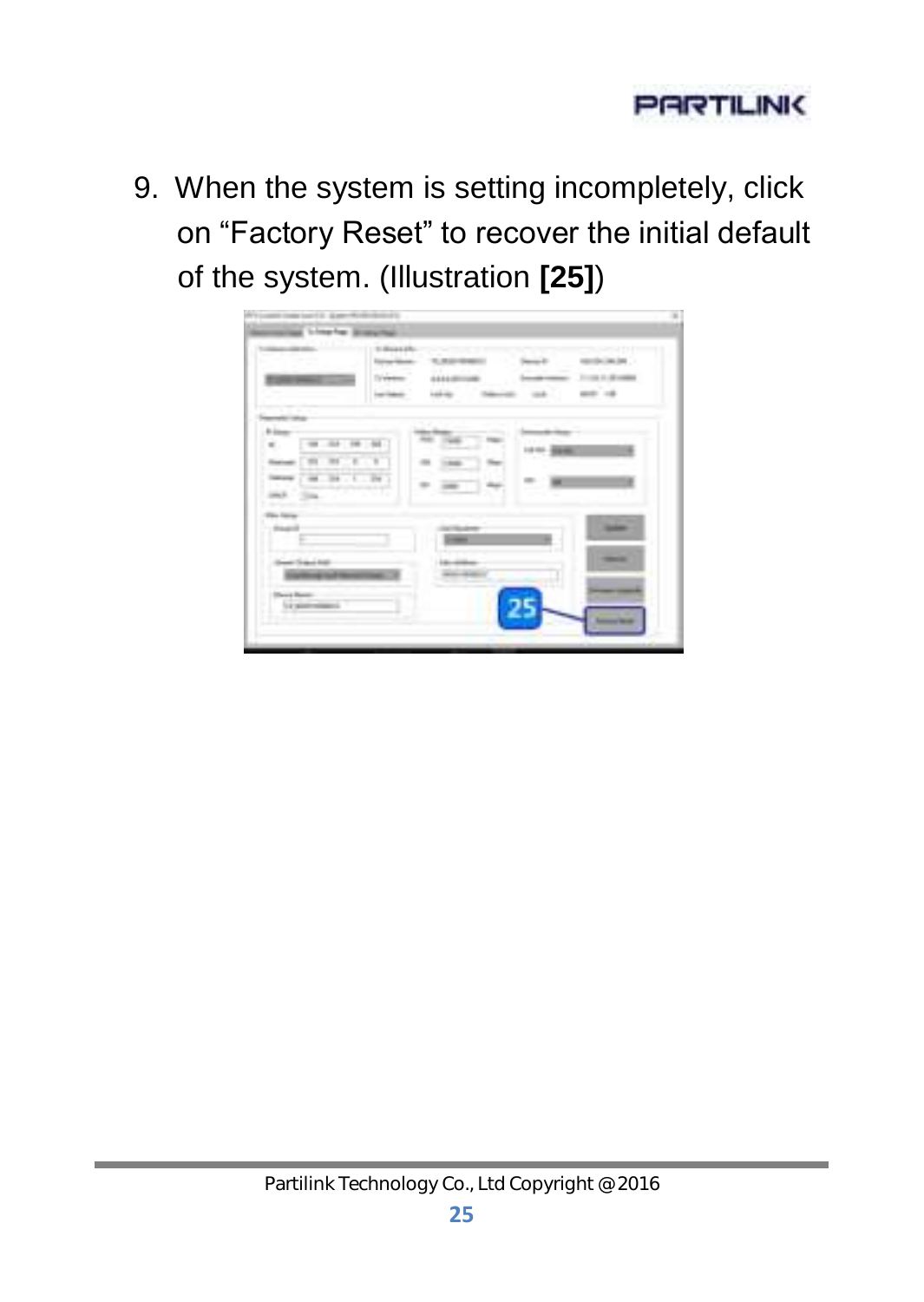10. The P2K-HL3E1 / P2K-HL3E1-P system can be firmware upgraded via PC. To upgrade the firmware please click on "Firmware Upgrade" and select the path to save the firmware and click on "Upgrade TX Firmware" to accomplish upgrade version. (Illustration **[26]** and **[27]**)

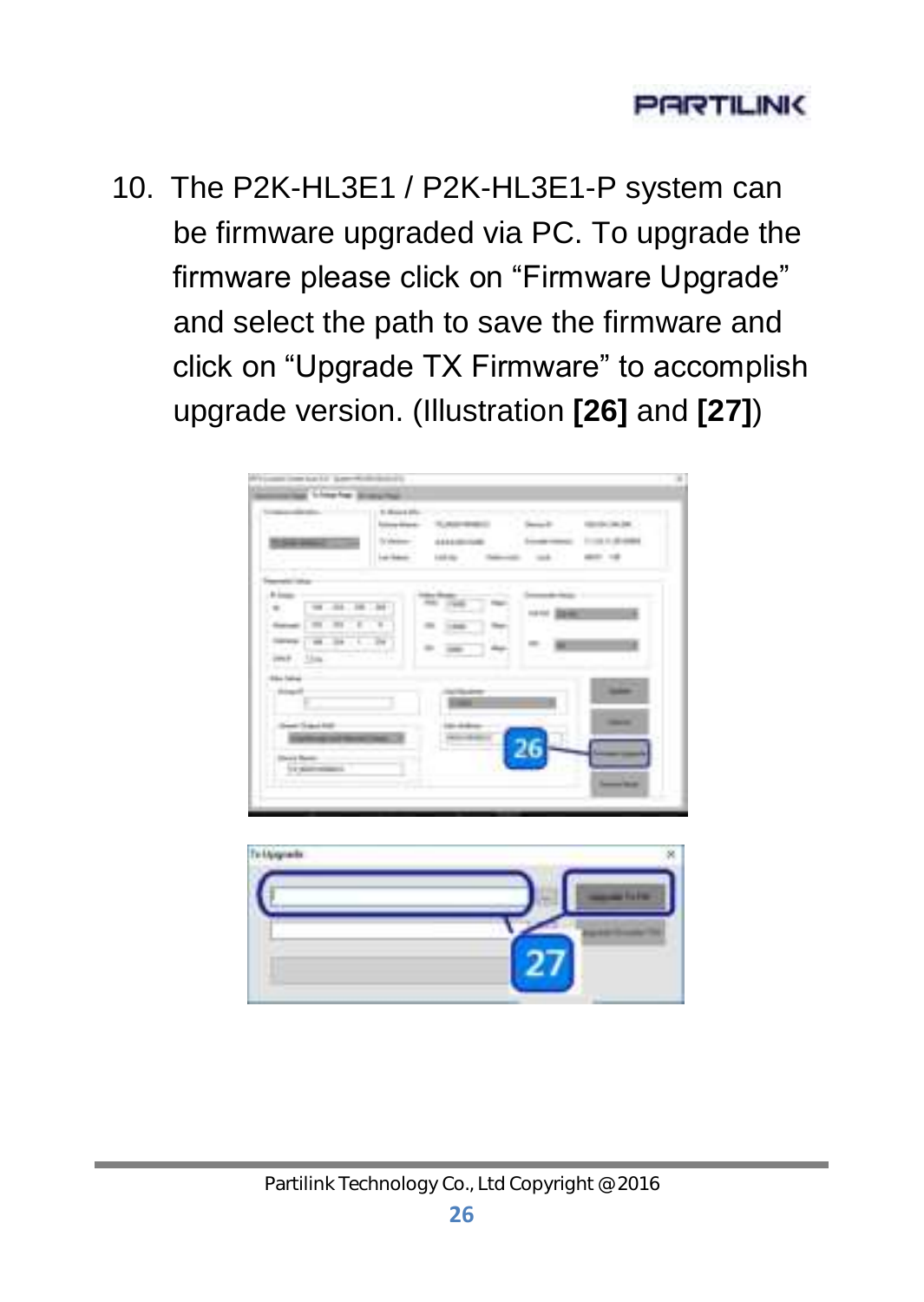

# <span id="page-28-0"></span>**6. Web User Interface Configuration**

#### **6.1 TX System**

#### **6.1.1 TX Log-in**

Log-in page will pop up when entering TX system

# **Default User Name and Password:**

User Name: ite000

Password: 123456

| m<br>. .<br><b>Service</b><br><b>IP Extender TK</b> |                           |  |  |
|-----------------------------------------------------|---------------------------|--|--|
| 度<br>٠<br>Ŧ                                         | <b>COLLEN</b><br>$-0.001$ |  |  |
|                                                     | ۰                         |  |  |
|                                                     |                           |  |  |
|                                                     |                           |  |  |
|                                                     |                           |  |  |
|                                                     |                           |  |  |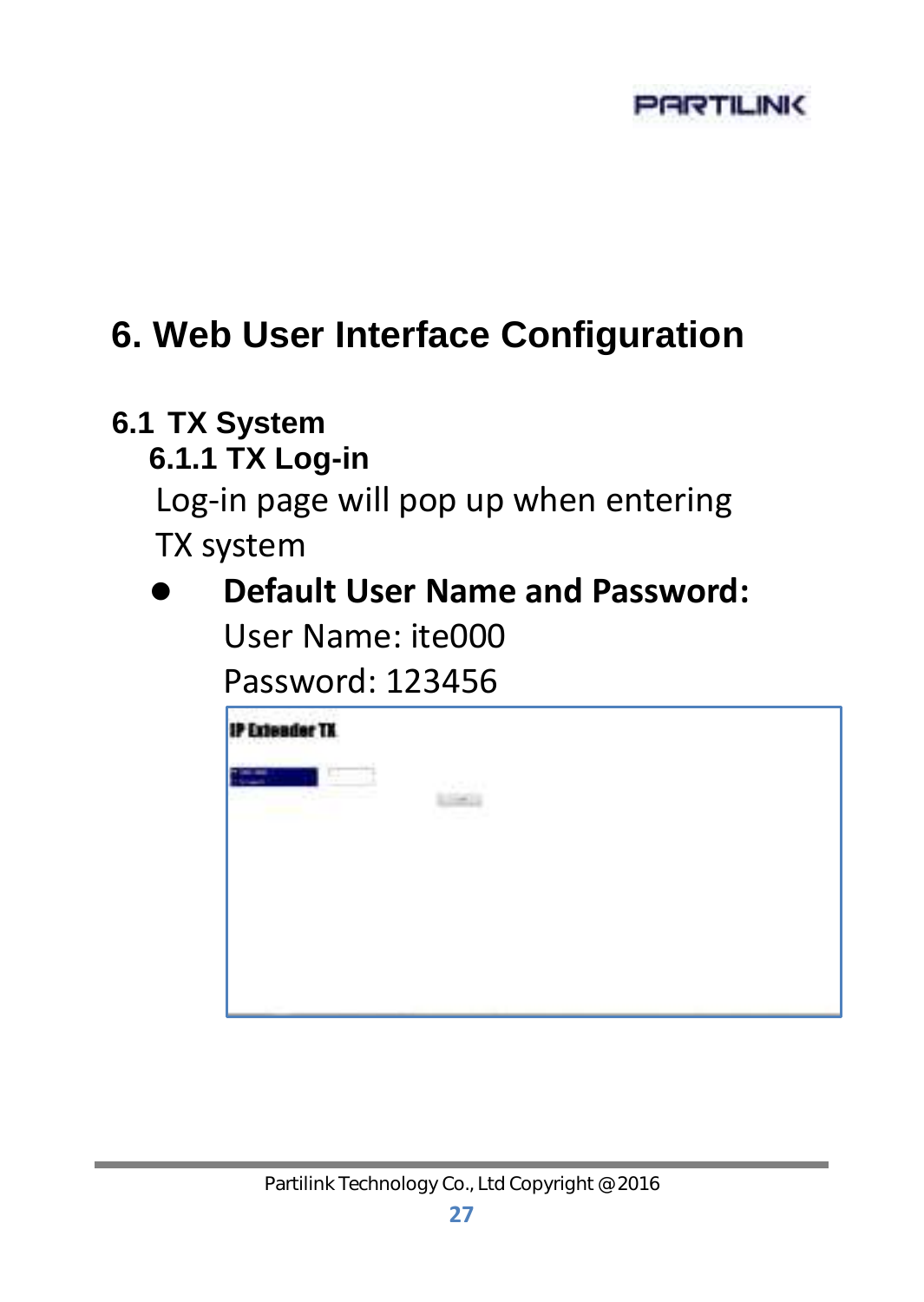Update User Name and Password System provides 1 set user name and password. If user doesn't want user default, please put preferred User Name and Password as follows. Then hit "Confirm" to change user name and password.



# **6.1.2 Version Information** Below shows firmware information and network setting of TX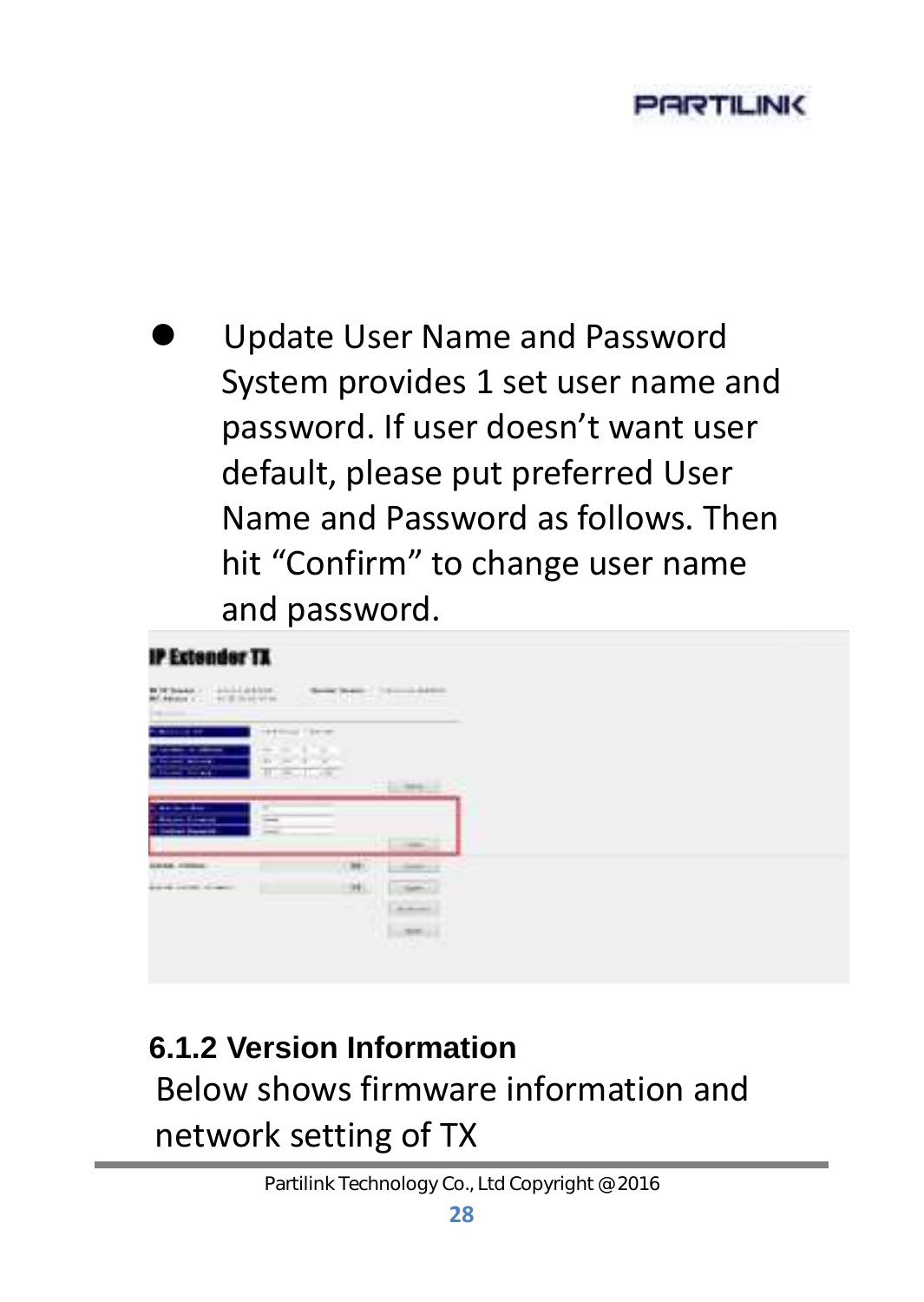

# **IP Extender TX**  $-404$ and inclusive the

# Note: Please also set TX and all RXs in the same group by setting DIP SWITCH.



#### **6.1.3 Multicast**

To support several more than one RX enable "Multicast" for multicast function. (see below)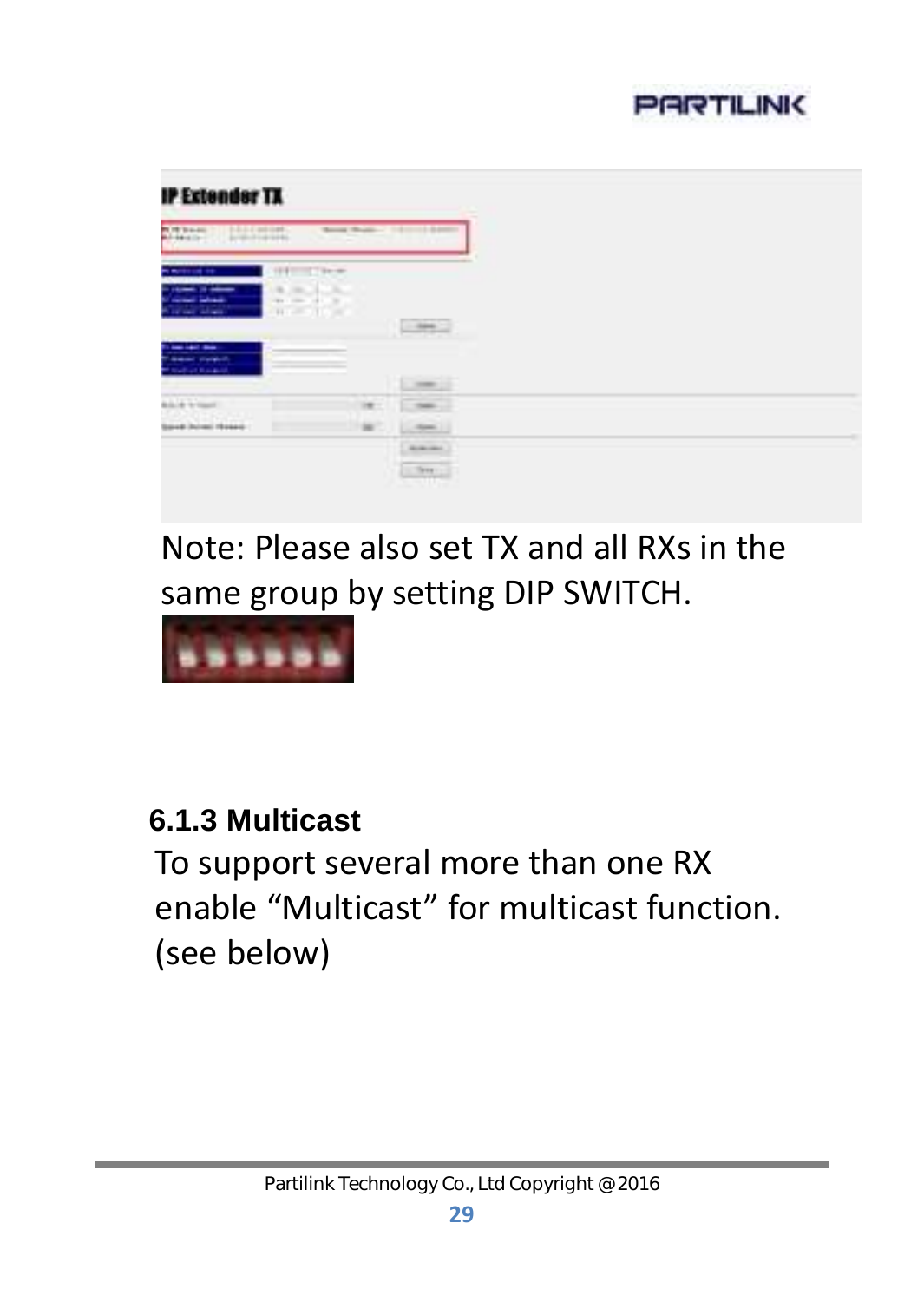

#### **IP Extender TX**

| TREES - TANGER - TREESCO, LUIS OFFICE             |              |                      |  |  |
|---------------------------------------------------|--------------|----------------------|--|--|
| <b>INVESTIGATI</b>                                |              |                      |  |  |
| $1 - 1 - 1 = 1$                                   | 100104       |                      |  |  |
| $\frac{1}{2}$                                     |              |                      |  |  |
| North Milwest<br><b>The Service</b>               | <b>SERVE</b> |                      |  |  |
|                                                   |              | <b>COMMON</b>        |  |  |
|                                                   |              |                      |  |  |
| 3111.84                                           |              |                      |  |  |
| <b>Basica Bachuar</b><br>$\overline{\phantom{a}}$ |              |                      |  |  |
|                                                   |              |                      |  |  |
| <b>Contract</b>                                   | MC.          |                      |  |  |
|                                                   |              | <b>CANADA</b>        |  |  |
| <b>COLORADO FEMALES</b>                           | H.           | <b>Contract</b>      |  |  |
|                                                   |              | $\sim$ 4.16 $^\circ$ |  |  |
|                                                   |              |                      |  |  |
|                                                   |              | <b>STARTS</b>        |  |  |
|                                                   |              |                      |  |  |

#### **6.1.4 Upgrade firmware**

Please download firmware at Partilink website and put it in local folder.

Download Site: "Technical Service" **<http://www.partilink.com/index.php/en/download-2>**

To upgrade firmware please hit "Upgrade" under "Upgrade Firmware", and choose the location of firmware file. Then hit "Upgrade" again to load firmware and the system will start firmware upgrade automatically.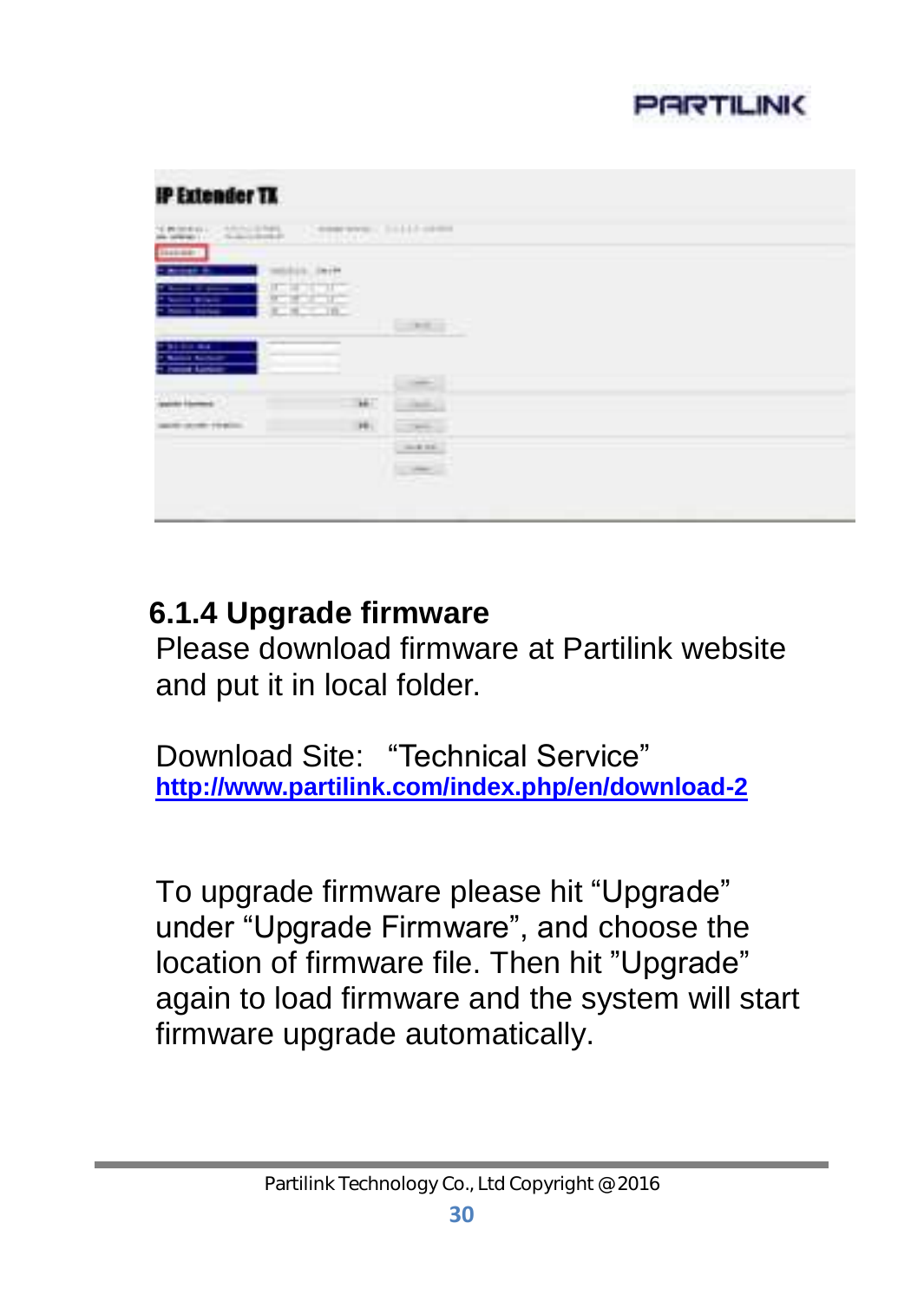

# **IP Extender TX** 18.9.9 antoni autori final **Hotel** .... PERETT  $-$

#### **6.1.5 Reset**

#### **Encoder Reset:** To reboot Encoder simply click on "Encoder Reset" button.

IP Extender TE ein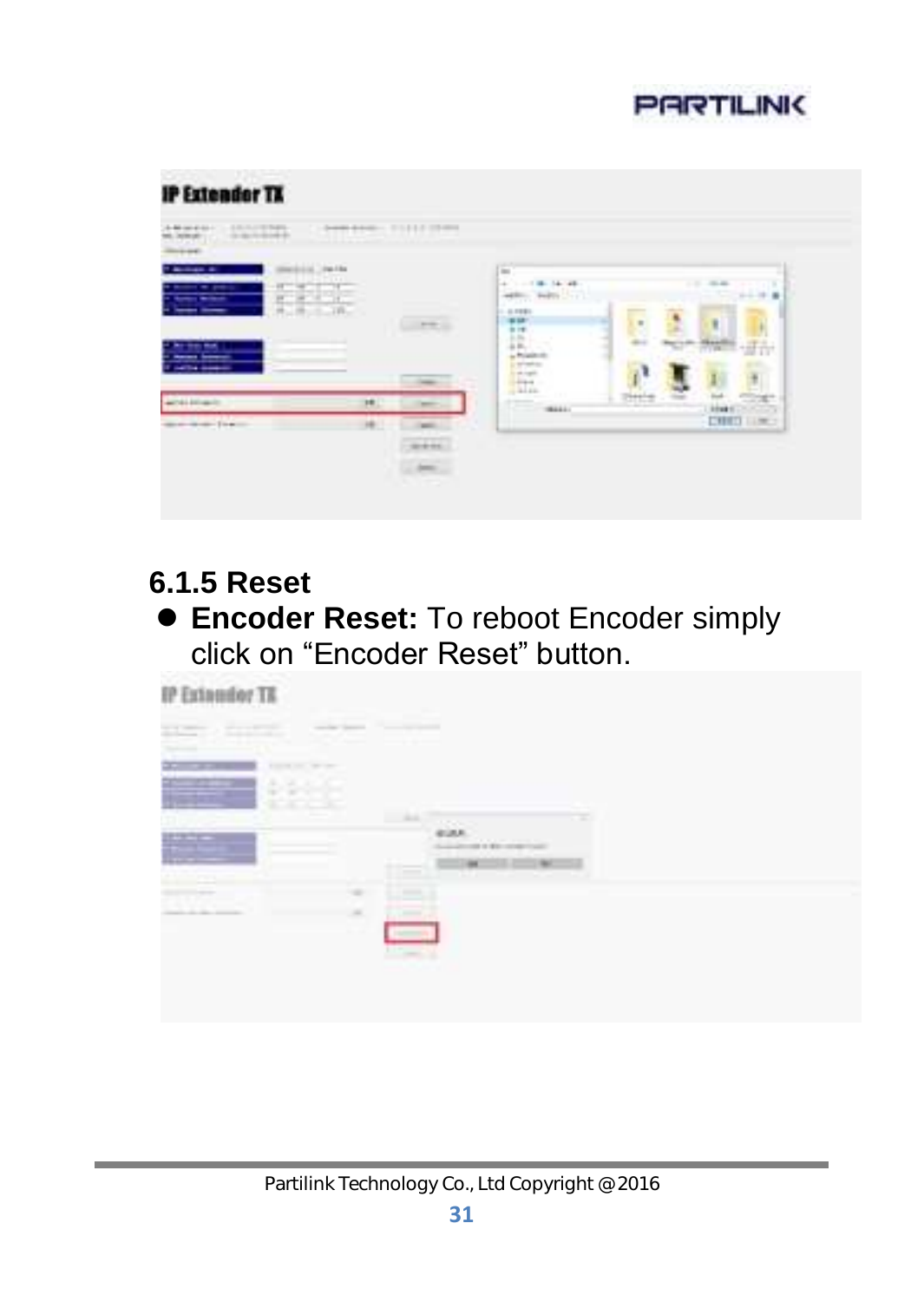

 **Reboot Device:** To reboot whole device please click on "Reboot" button.



#### **6.2 RX System 6.2.1 RX Log-in**

Log-in page will pop up when entering RX system

#### **Default User Name and Password:**  User Name: admin

Password: 123456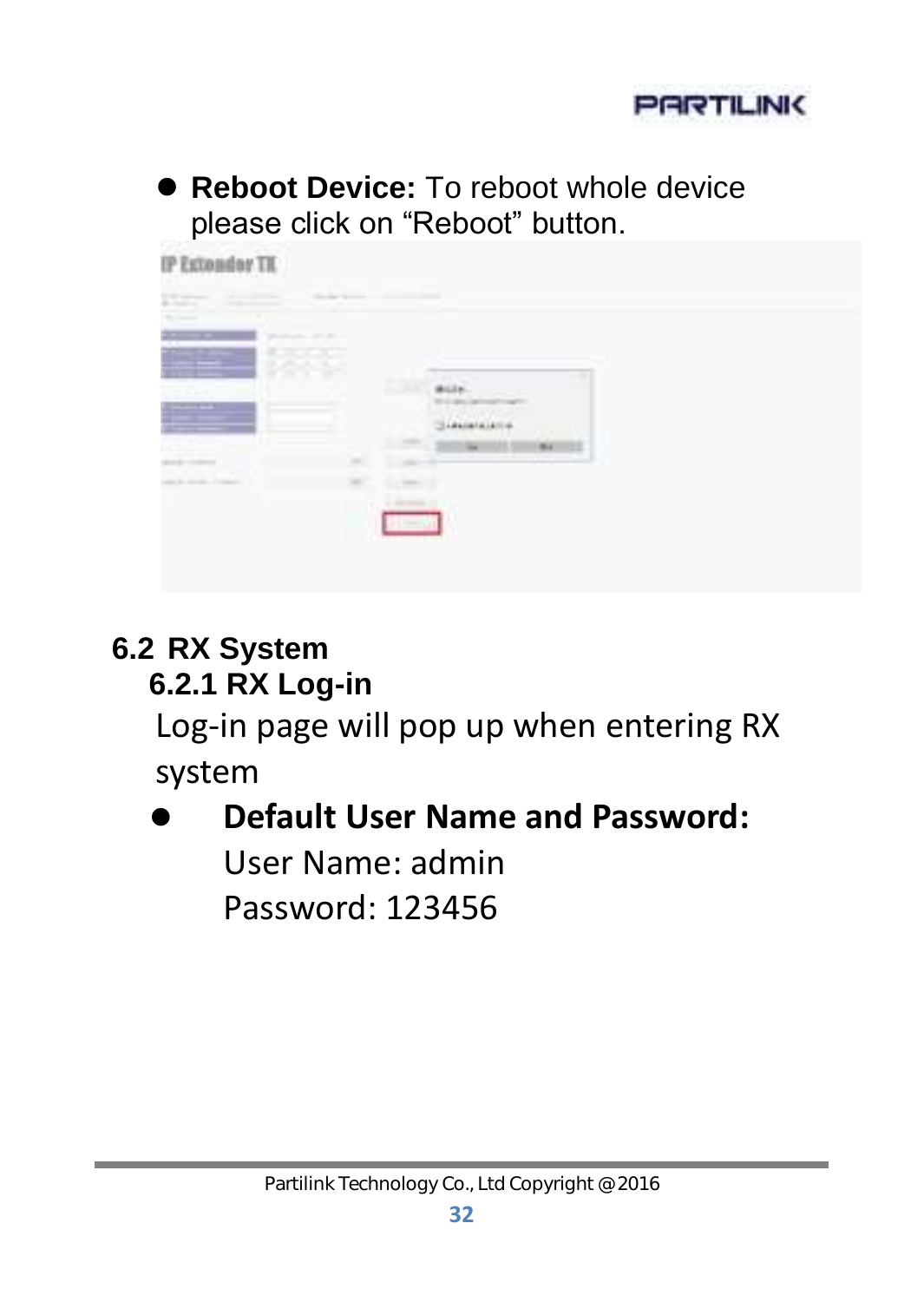

| 49-740.24                         | <b>CALL AT DE HOLD DOWN</b> |  |
|-----------------------------------|-----------------------------|--|
| <b>IP Extender RX</b>             |                             |  |
| <b>Service</b><br><b>Nasawood</b> |                             |  |
|                                   |                             |  |
|                                   |                             |  |

#### **6.2.2 Upgrade firmware**

Please download firmware from Partilink website and put it in a local folder.

 Download Site: "Technical Service" **<http://www.partilink.com/index.php/en/download-2>**

To upgrade firmware please hit "Upgrade" under "Upgrade Firmware". Please choose the location of firmware file. Hit "Upgrade" again to load firmware and the system will start firmware upgrade automatically.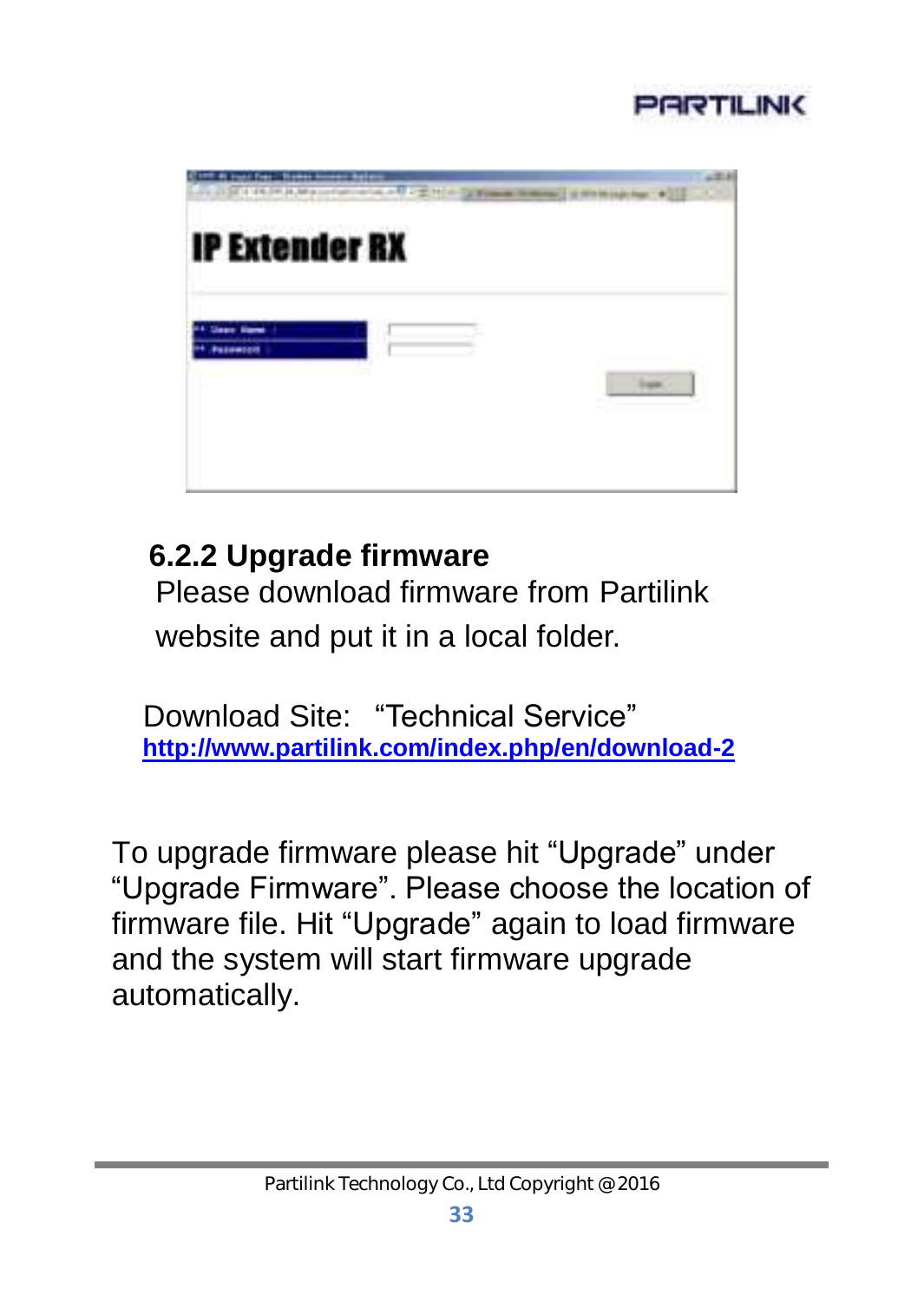

# **IP Extender RX FEVE SIZES**

#### **6.2.3 Reboot**

To reboot the device please click on "Reboot" button. It will show message as "Reload page after 10 seconds" in the bottom of the page.



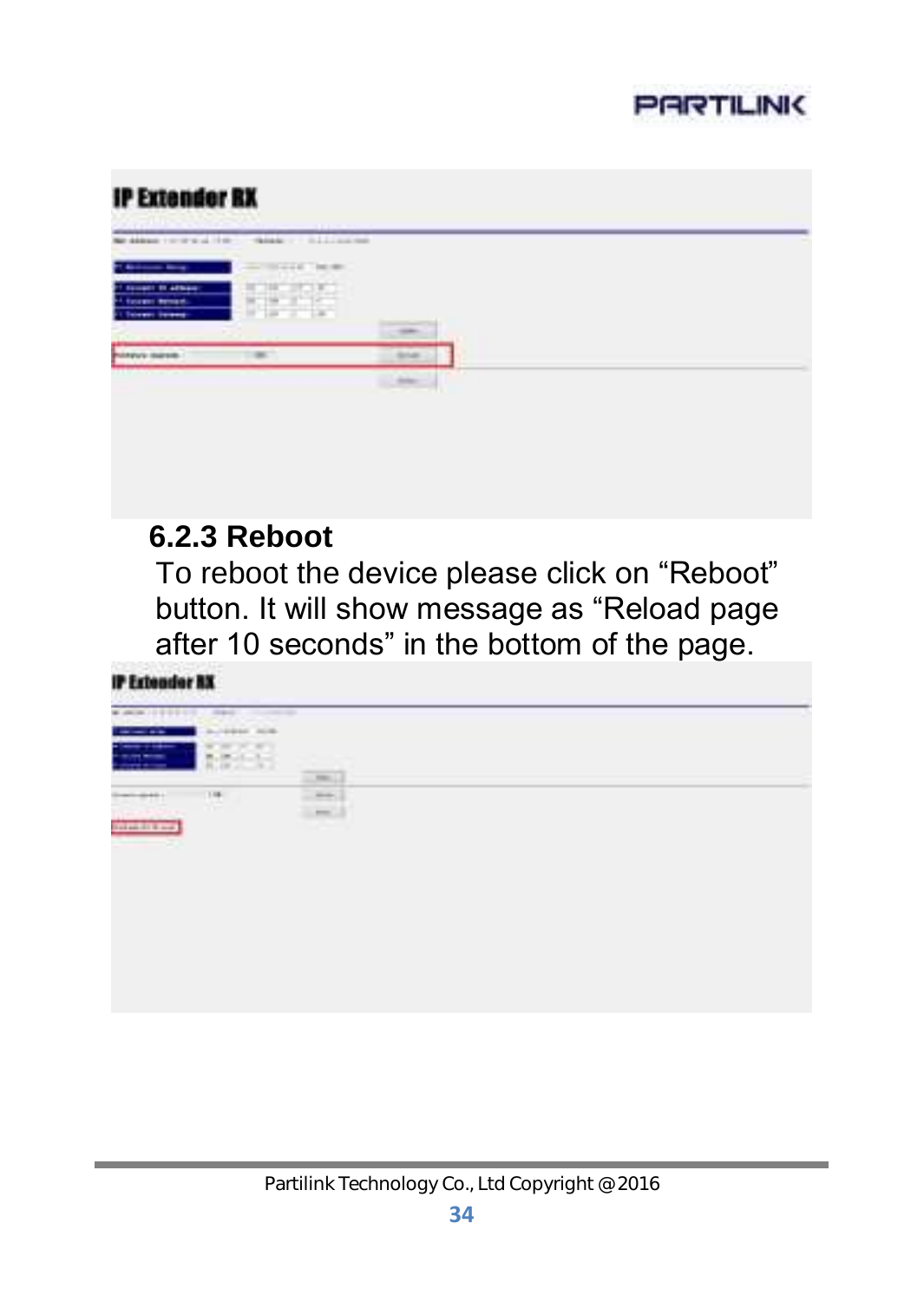

# <span id="page-36-0"></span>**7. Package Contents**

- 1. HRSL3E1 / HRSL3E1-P HDMI Extender over IP transmitter (1)
- 2. LHRS1E3 / LHRS1E3-P HDMI extender over IP receiver (1)
- 3. DC5V 2A power adapter, one comes with transmitter and one comes with receiver (2)
- 4. IR receiver cable comes with receiver (1)
- 5. IR emitter cable comes with transmitter (1)
- 6. User manual (1)